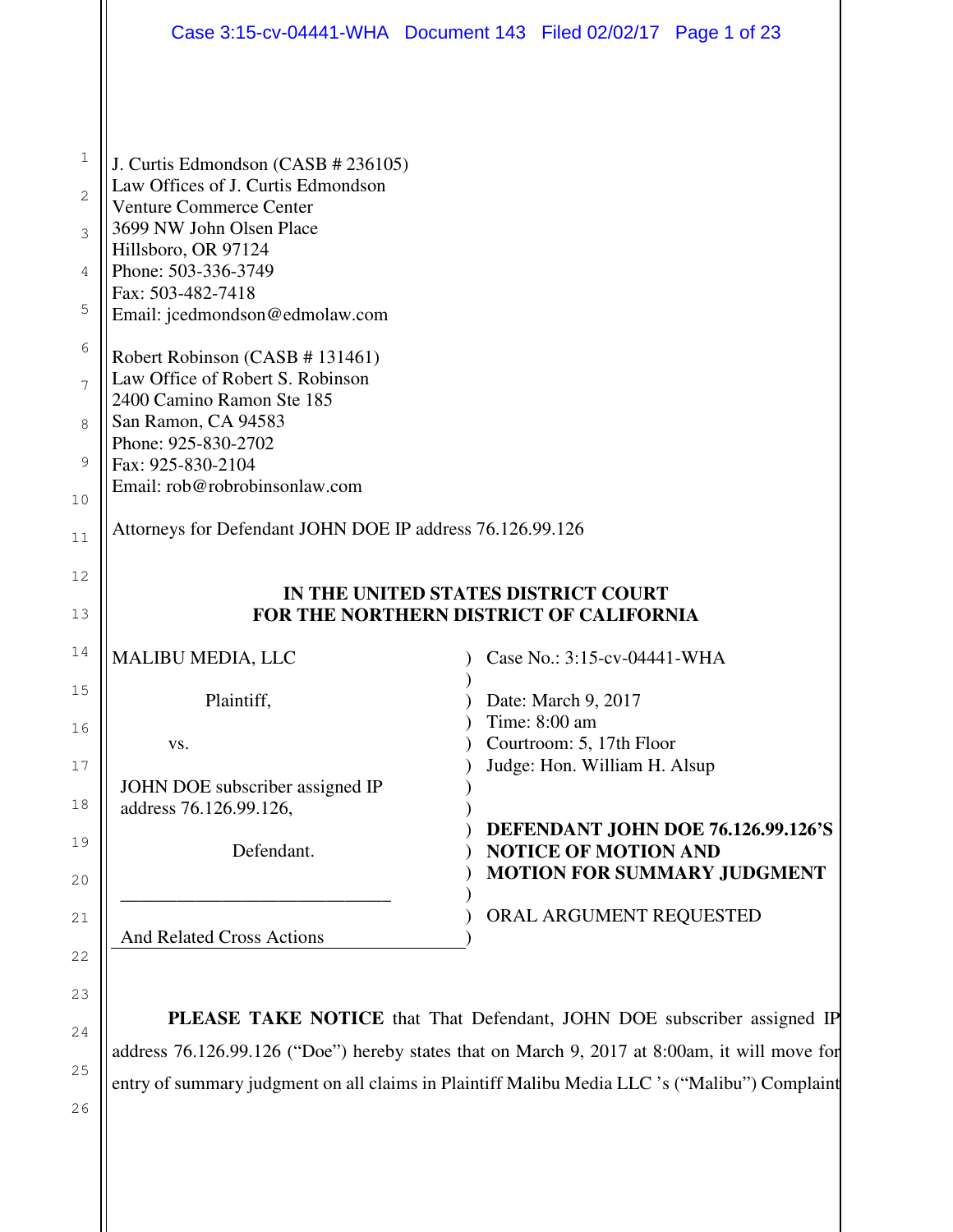pursuant to Rule 56 of the Federal Rules of Civil Procedure, on Does's Affirmative Defenses of Non-Infringement and Copyright Misuse, and Doe's Cross Complaint of Non-Infringement.

Malibu failed to produce to Doe the depository copies of the 23 movies ("Works") at issue in this case. Since discovery closed on December 16, 2016, Malibu has no admissible evidence for which a comparison can be made to the alleged infringing works. With the any evidence of the depository copies of the films, the trier of fact cannot "compare" to the allegedly infringed work. Malibu's claims fail as a matter of law.

Further, Malibu does not have any direct evidence of infringement on Doe's media. Doe's expert examined nine media devices and found no evidence of Malibu works. There were no torrent files with hashes referencing Malibu works nor were there fragments of Malibu's works.

Further Malibu does not have indirect evidence of infringement as the data. Malibu's investigator based in Germany, IPP/Excipio, operates a homebrew system that cannot be considered a valid forensics tool, and as such, any data collected in inadmissible. Even if the system produces forensically valid data, IPP/Excipio has only collects 16KB out of a 100MB file. This sample size cannot constitute sufficient evidence for infringement.

Lastly, Malibu's claims are also barred under the affirmative defense of Copyright Misuse. Malibu has enforced its copyright portfolio in a very oppressive, "Sue and Settle" economic model.

Respectfully submitted,

Dated: February 2, 2017 /s/ J. Curtis Edmondson

 J. Curtis Edmondson Attorney for Defendant John Doe subscriber assigned IP address 76.126.99.126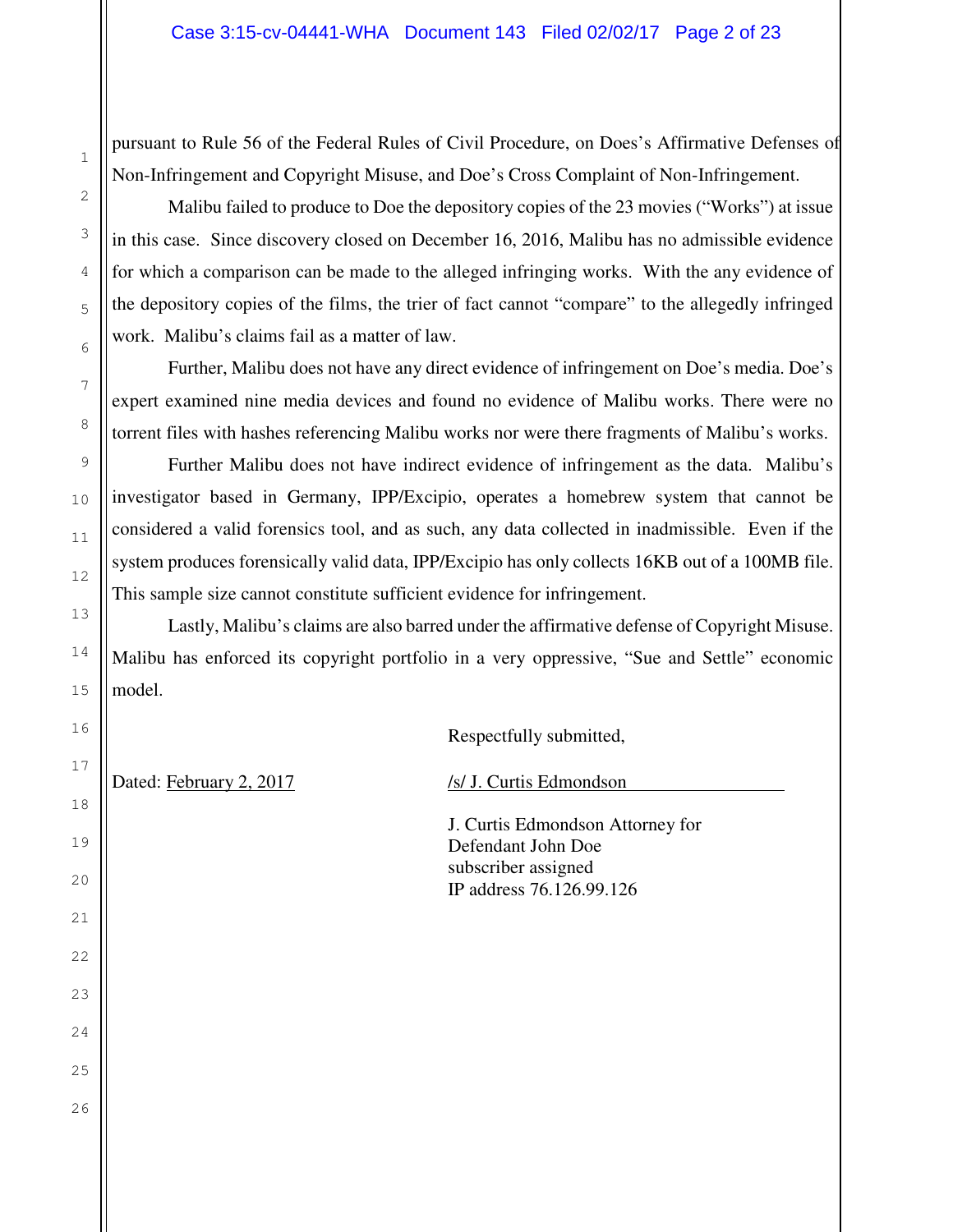#### **TABLE OF CONTENTS**

1

| 3    | Ι.   | <b>INTRODUCTION</b>                                                                                               | 1                                |
|------|------|-------------------------------------------------------------------------------------------------------------------|----------------------------------|
| 4    |      |                                                                                                                   |                                  |
| 5    | II.  | <b>BACKGROUND</b><br>A. Procedural Background                                                                     | $\overline{2}$<br>$\overline{2}$ |
| 6    |      | 1. Discovery of Documents Supporting Malibu's Claim                                                               | $\overline{2}$                   |
| 7    |      | <b>B.</b> Factual Background<br>1. Malibu Publishes Movies at www.x-art.com                                       | 4<br>$\overline{4}$              |
| 8    |      | 2. Gathering the Bittorrent Evidence – the NARS<br>System                                                         | 5                                |
| 9    |      | 3. A Former Bittorrent Employee, Analyzes The                                                                     | 6                                |
| $10$ |      | Malibu/Ipp/Excipio's (Nars) System<br>4. No DMCA Notices to IP Address 76.126.99.126                              | 8                                |
| 11   |      | 4. Does' Hard Drive Evidence                                                                                      | 8                                |
| 12   | III. | <b>ARGUMENT</b>                                                                                                   | 8                                |
| 13   |      | A. Standard of Review<br>1. Summary Judgment                                                                      | $8\,$<br>$\,8$                   |
|      |      | 2. Malibu's Claim on Infringement                                                                                 | $\mathbf{9}$                     |
| 14   |      | 3. Doe's Affirmative Defense of Copyright Misuse                                                                  | 9                                |
|      |      | B. Malibu Cannot Prove Direct Infringement as the Works                                                           | 9                                |
| 15   |      | that it needs to make a comparison are not in evidence                                                            |                                  |
| 16   |      | C. Malibu Has No Evidence that Doe infringed the Works<br>either Indirectly via NARS or Directly through the Hard | 11                               |
| 17   |      | Drive Analysis                                                                                                    |                                  |
| 18   |      | 1. Malibu's NARS Systemalibu's NARS SYSTEM<br>ONLY DOWNLOADS A "DE MINIMUS" FILE                                  | 11                               |
| 19   |      | FRAGMENT WHICH CANNOT SUPPORT<br><b>INFRINGEMENT</b>                                                              |                                  |
| 20   |      | The Excipio/Ipp Nars System Is Not Software That<br>2.<br>Qualifies As Forensically Valid Tool As It Was          | 12                               |
| 21   |      | Constructed In An Ad-Hoc Fashion And Was Never<br>Tested By A Third Party                                         |                                  |
| 22   |      | 3. Malibu's Work's Are Not On Doe's Computer<br>Media.                                                            | 14                               |
| 23   |      | D. DOE'S AFFIRMATIVE DEFENSE OF COPYRIGHT                                                                         | 15                               |
| 24   |      | MISUSE SHOULD BE GRANTED IN VIEW OF<br>MALIBU'S USE OF THE FORENSICALLY                                           |                                  |
| 25   |      | INCOMPETENT NARS DATA COLLECTION<br><b>SYSTEM NARS</b>                                                            |                                  |
| 26   |      |                                                                                                                   |                                  |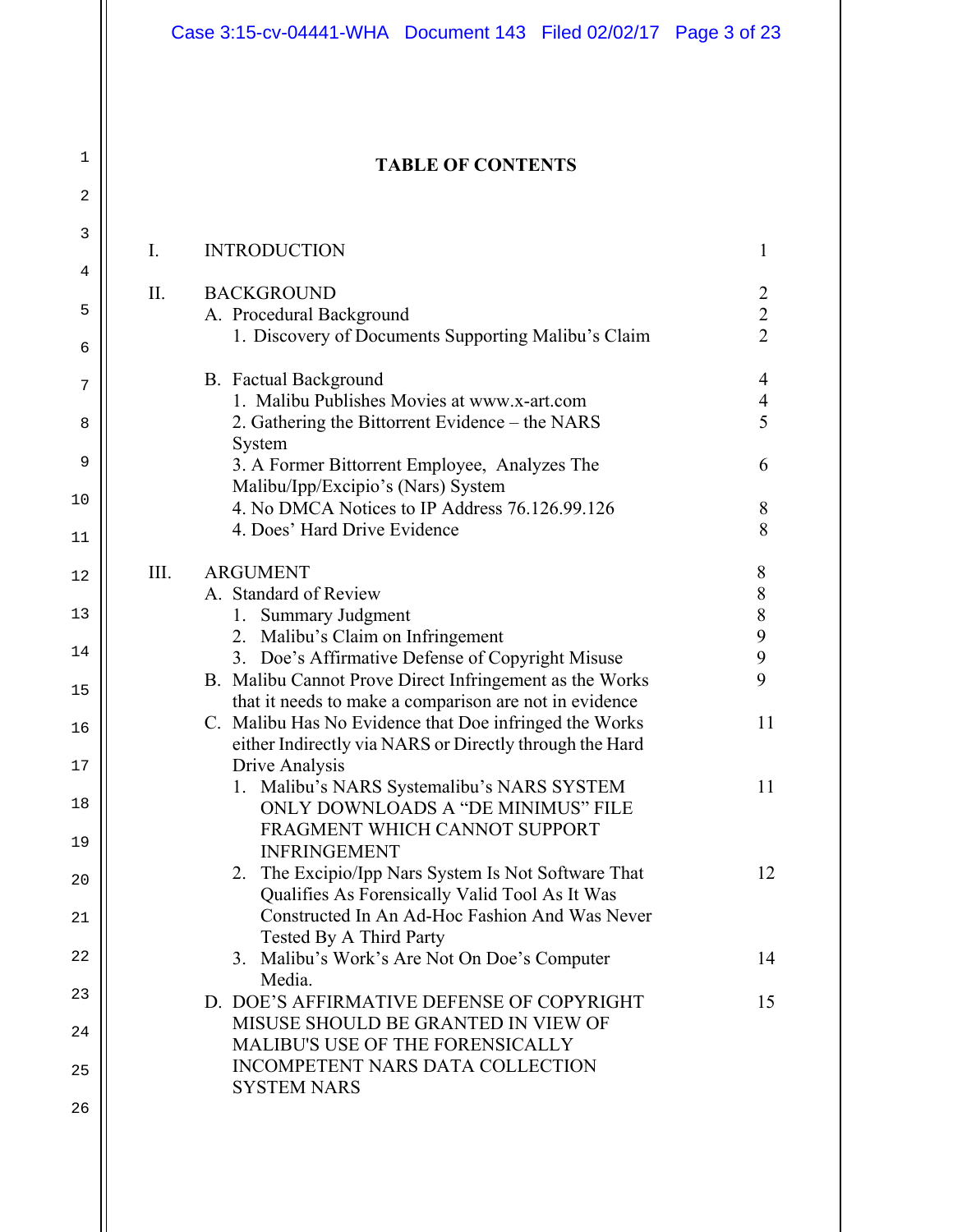IV. CONCLUSION 16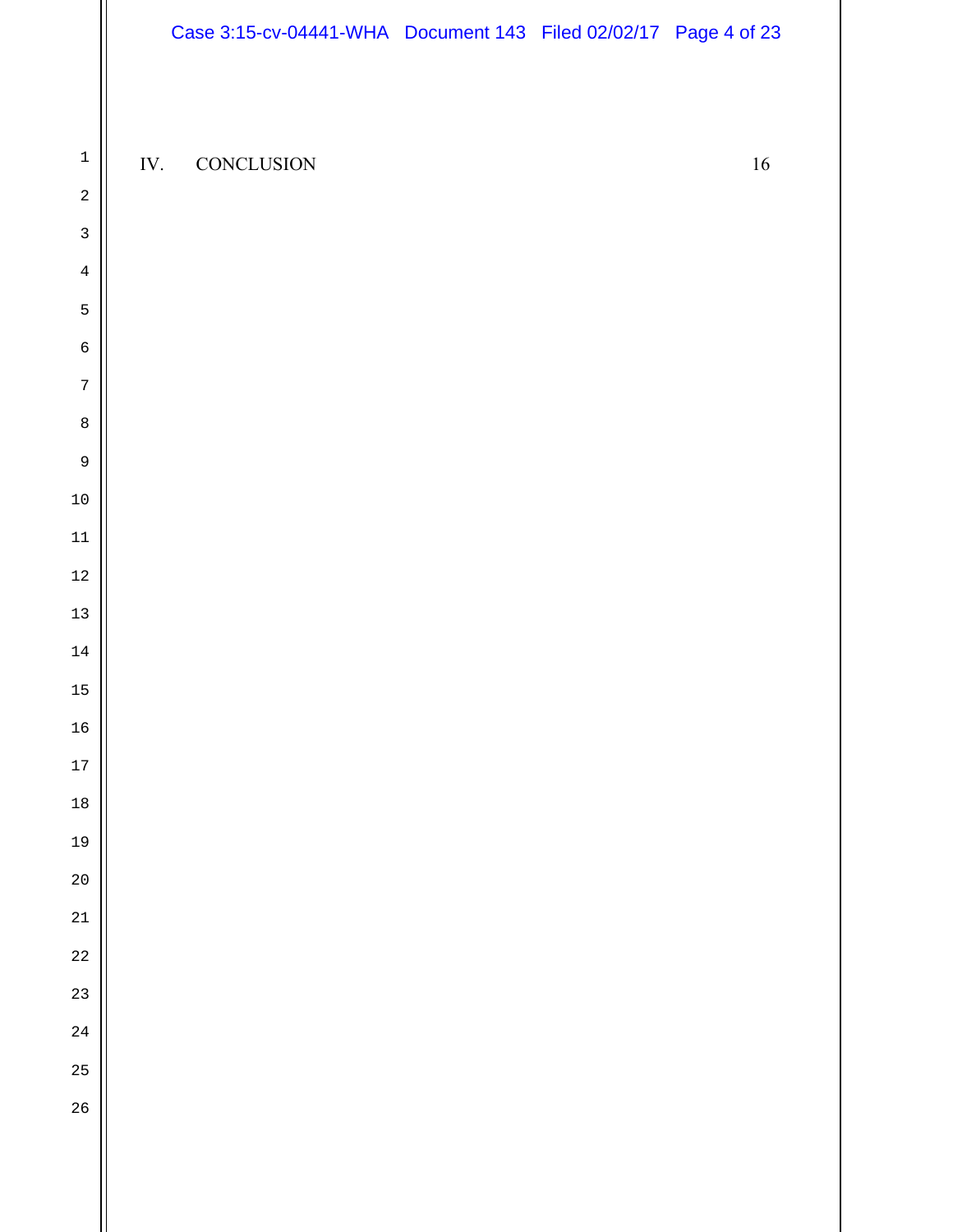#### **Table of Authorities**

## **Cases**

| 4  |                                                                                       |
|----|---------------------------------------------------------------------------------------|
| 5  |                                                                                       |
| 6  | Assessment Techs. of WI, LLC v. WIREdata, Inc. (7th Cir.2003) 350 F.3d 640  16        |
| 7  |                                                                                       |
| 8  |                                                                                       |
| 9  |                                                                                       |
| 10 |                                                                                       |
| 11 |                                                                                       |
| 12 |                                                                                       |
| 13 |                                                                                       |
| 14 | In re Napster, Inc. Copyright Litigation (N.D. Cal., 2005) 377 F.Supp.2d 796 9        |
| 15 |                                                                                       |
| 16 |                                                                                       |
| 17 |                                                                                       |
| 18 |                                                                                       |
| 19 |                                                                                       |
| 20 |                                                                                       |
| 21 | Malibu Media, LLC v. John Doe (E.D. Pa. Feb. 2, 2015) 2015 U.S. Dist. LEXIS 11691  14 |
| 22 |                                                                                       |
| 23 | Malibu Media, LLC v. John Does 1, et al. (E.D. PA 2013) 2:12-cv-02078  12             |
| 24 |                                                                                       |
| 25 |                                                                                       |
| 26 |                                                                                       |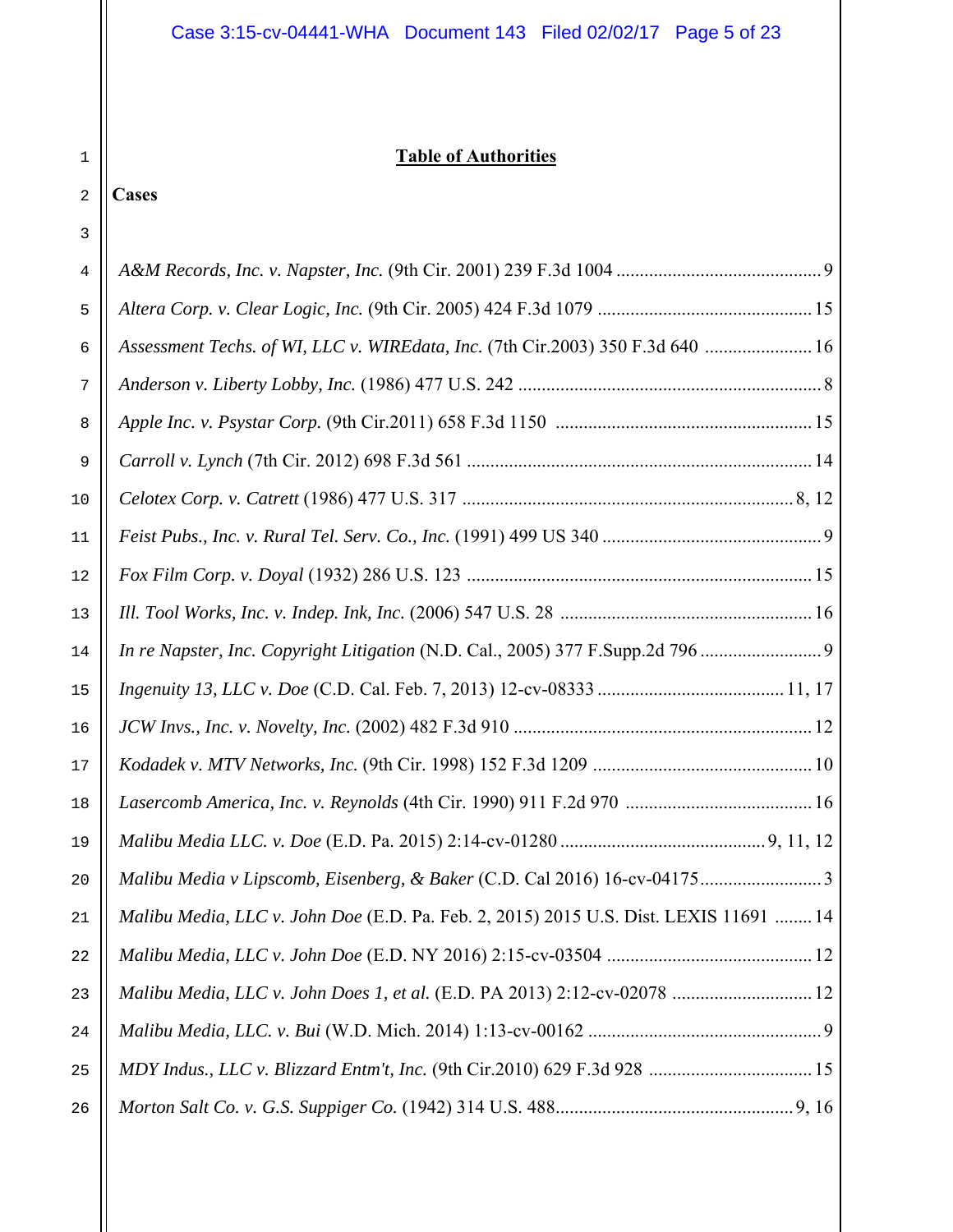| Practice Management Information Corp. v. American Medical Ass'n (9th Cir. 1997) |
|---------------------------------------------------------------------------------|
|---------------------------------------------------------------------------------|

| $\overline{2}$ |                                                                                         |
|----------------|-----------------------------------------------------------------------------------------|
| 3              |                                                                                         |
| $\overline{4}$ | Soc'y of Holy Transfiguration Monastery, Inc. v. Gregory (1st Cir.2012) 689 F.3d 29  15 |
| 5              | Stephenson v. Citco Grp. Ltd., (S.D.N.Y., 2010) 700 F.Supp.2d 599, 607  13              |
| $6\phantom{a}$ |                                                                                         |
| 7              |                                                                                         |
| 8              |                                                                                         |
| 9              | Video Pipeline v. Buena Vista Home Entertainment (3rd Cir., 2003) 342 F.3d 191  9       |

#### **Statutes and Regulations**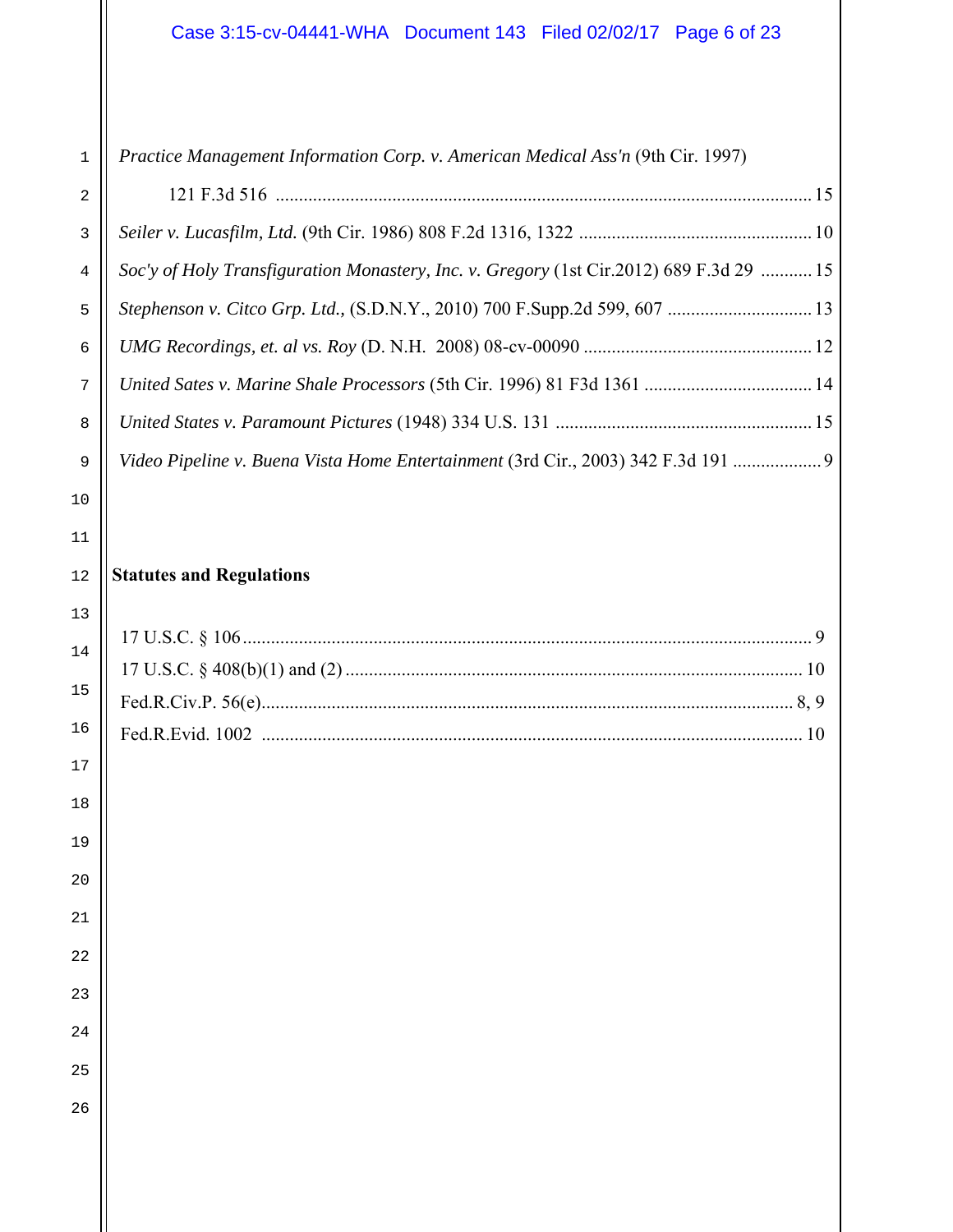| Case 3:15-cv-04441-WHA  Document 143  Filed 02/02/17  Page 7 of 23                                                                                                 |                                 |                                                                            |
|--------------------------------------------------------------------------------------------------------------------------------------------------------------------|---------------------------------|----------------------------------------------------------------------------|
|                                                                                                                                                                    |                                 |                                                                            |
|                                                                                                                                                                    |                                 |                                                                            |
| J. Curtis Edmondson (CASB # 236105)<br>Law Offices of J. Curtis Edmondson                                                                                          |                                 |                                                                            |
| <b>Venture Commerce Center</b>                                                                                                                                     |                                 |                                                                            |
| 3699 NW John Olsen Place<br>Hillsboro, OR 97124                                                                                                                    |                                 |                                                                            |
| Phone: 503-336-3749                                                                                                                                                |                                 |                                                                            |
| Fax: 503-482-7418<br>Email: jcedmondson@edmolaw.com                                                                                                                |                                 |                                                                            |
|                                                                                                                                                                    |                                 |                                                                            |
| Robert Robinson (CASB # 131461)<br>Law Office of Robert S. Robinson                                                                                                |                                 |                                                                            |
| 2400 Camino Ramon Ste 185<br>San Ramon, CA 94583                                                                                                                   |                                 |                                                                            |
| Phone: 925-830-2702                                                                                                                                                |                                 |                                                                            |
| Fax: 925-830-2104<br>Email: rob@robrobinsonlaw.com                                                                                                                 |                                 |                                                                            |
|                                                                                                                                                                    |                                 |                                                                            |
| Attorneys for Defendant JOHN DOE IP address 76.126.99.126                                                                                                          |                                 |                                                                            |
|                                                                                                                                                                    |                                 |                                                                            |
| IN THE UNITED STATES DISTRICT COURT<br>FOR THE NORTHERN DISTRICT OF CALIFORNIA                                                                                     |                                 |                                                                            |
| <b>MALIBU MEDIA, LLC</b>                                                                                                                                           | Case No.: 3:15-cv-04441-WHA     |                                                                            |
| Plaintiff,                                                                                                                                                         |                                 | DEFENDANT JOHN DOE 76.126.99.126'S                                         |
|                                                                                                                                                                    | <b>MEMORANDUM OF POINTS AND</b> |                                                                            |
|                                                                                                                                                                    |                                 |                                                                            |
| VS.                                                                                                                                                                |                                 | <b>AUTHORITIES IN SUPPORT OF THE</b><br><b>MOTION FOR SUMMARY JUDGMENT</b> |
| JOHN DOE subscriber assigned IP                                                                                                                                    |                                 |                                                                            |
| address 76.126.99.126,                                                                                                                                             | ORAL ARGUMENT REQUESTED         |                                                                            |
| Defendant.                                                                                                                                                         |                                 |                                                                            |
|                                                                                                                                                                    |                                 |                                                                            |
|                                                                                                                                                                    |                                 |                                                                            |
| <b>And Related Cross Actions</b>                                                                                                                                   |                                 |                                                                            |
| Defendant, JOHN DOE subscriber assigned IP address 76.126.99.126, ("Doe" or<br>"Defendant"), moves for summary judgment against Plaintiff Malibu Media, LLC dba X- |                                 |                                                                            |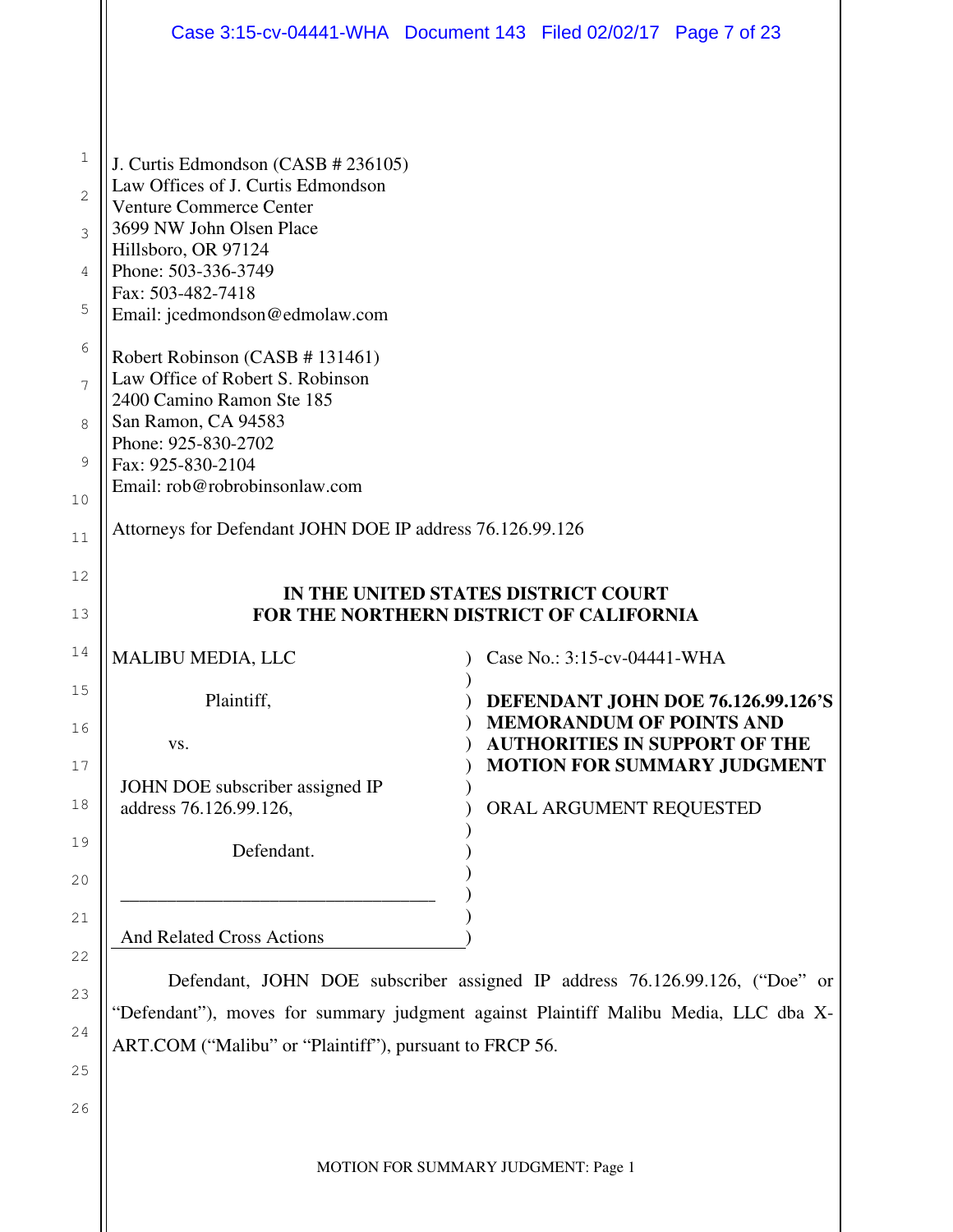### **I. INTRODUCTION**

Since the very beginning, this case, and indeed, Malibu's request for early discovery, has been based on a lie. Not just a slight prevarication, but a misrepresentation on a grand scale: "Defendant downloaded, copied, and distributed a complete copy of Plaintiff's movies without authorization as enumerated on Exhibit A." (Plaintiff's original complaint, ¶ 21, p. 4, 9/27/15, Dkt. no. 1).

Malibu and its German Investigators have never known if this Defendant or any defendant downloaded a complete copy, because the German Investigators only request 16KB out of a typical 100MB file (0.00016). With this miniscule data in hand, Malibu received permission to serve subpoenas upon Internet Service Providers based on the dates the computers with the subject IP address allegedly downloaded the 23 films Malibu claims were infringed by Doe ("Works").

These assertions – key to Malibu's nefarious enterprise of falsification to the courts and intimidation of fearful defendants – were not made just once, to obtain the early discovery but were repeated throughout the case. For example, six months into the litigation, Malibu reasserted the exact same paragraph, with even the same paragraph number, in its Amended Complaint. (Dkt. No. 39, 3/24/16, ¶21, p. 4). But after undertaking a thorough (and expensive) investigation, including depositions of Malibu's purported experts and debunking these experts' "junk science," Defendant can demonstrate that each of these assertions are irrefutably false.

Malibu Media cannot make a *prima facie* case -- showing that defendant downloaded, copied, or distributed a complete copy of any of the allegedly infringed Works – and Malibu's own experts have proven this. Malibu bases its claims of infringement on the use of a hardware and software combination it refers to as the Excipio/IPP System ("NARS"). That system, Malibu claims, detects infringement and enables Malibu Media to make the assertion that its Work was downloaded, copied, and distributed, *in its entirety*, by a defendant.

However, even taking everything Malibu and its experts say about the Excipio/IPP system as true,<sup>1</sup> at best, it can show that a computer with the subject IP address, at the urging of

 $\overline{\phantom{0}}$ 

<sup>1</sup> Defendant takes Malibu's assertions about the NARS system as true only for argument's sake in this motion. Doe will make a *Daubert* motion on this issue; Defendant urges Malibu's experts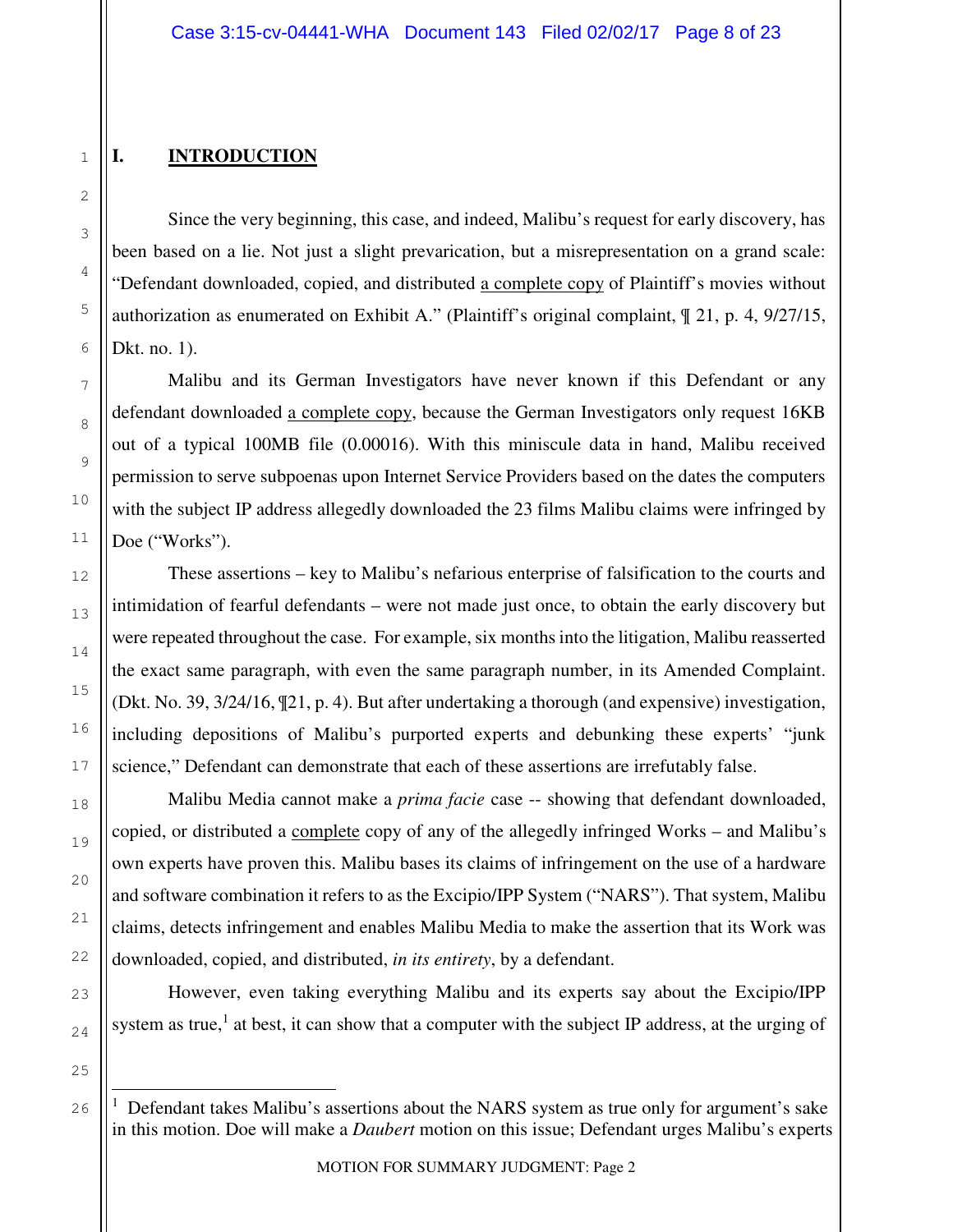one of Malibu's agents, uploaded a 16KB subpart of the Work to that agent. (16KB is .016 of a megabyte.) For a 100MB. movie, a 16KB subpart of a piece represents just 0.00016 of that movie – hardly a showing of a complete download of that movie as Malibu's story requires its audience to believe.

### **II. BACKGROUND**

Malibu is a prolific litigant filing 4,455 lawsuits during the past six years. Dr. Fruits Expert Report; Ex. 1, pg. 21; hereinafter "Fruits Rep"; see also "Copyright Trolls and the Common Law", 100 *Iowa Law Rev*. 77, 81, RJN 5. Over 80% of the lawsuits filed by Malibu are dismissed without prejudice. *Id.* at 20. The remaining lawsuits result in settlements with an estimated range of \$2,000.00 to \$7,000.00*. Id.* It is estimated that Malibu has made between \$1.7M to \$6.8M from this litigation. *Id.*

### **A. PROCEDURAL BACKGROUND**

From 2012 to 2015, Malibu used the Florida law firm of Lipscomb, Eisenberg & Baker, PLLC ("Lipscomb") as "general counsel" who then employed the local law firm of Heit/Erlbaum as local counsel for this case in California. *Malibu Media v Lipscomb, Eisenberg, & Baker* (C.D. Cal 2016) 16-cv-04175, ¶ 10, RJN 1, hereinafter "*Lipscomb Lawsuit*". Lipscomb employed Heit Erlbaum (attorneys Brian Heit and Brenna Erlbaum) as local counsel. See *Lipscomb Lawsuit*, RJN 2, Declaration of Collette Pelissier, ¶ 12. Heit Erlbaum have since been replaced by "Pillar Law". See this Docket. On July 26, 2016, Malibu sued Lipscomb for professional negligence, breach of fiduciary duty, [….]. *Lipscomb Lawsuit,* RJN 1 *and* RJN 2.

This case was filed on September 27, 2015 alleging infringement of 23 of Malibu's works. (Dckt 1, Dckt 39). This Court issued a scheduling order. (Dckt 35). Fact Discovery cutoff was December 16, 2016. *Id.*

### **1. DISCOVERY OF DOCUMENTS SUPPORTING MALIBU'S CLAIM**

Doe requested a copy of all works and all communications with the Copyright Office. See Plaintiff's Response to Defendants Request for Production (Set One), Ex. 14. Malibu produced documents exported from the NARS system (infringement files), printouts from the Copyright Office (but not the registration certificates). During discovery, all Doe received was

 $\overline{\phantom{0}}$ 

be excluded from relying upon NARS, which is junk science never peer reviewed or subject to meaningful scrutiny.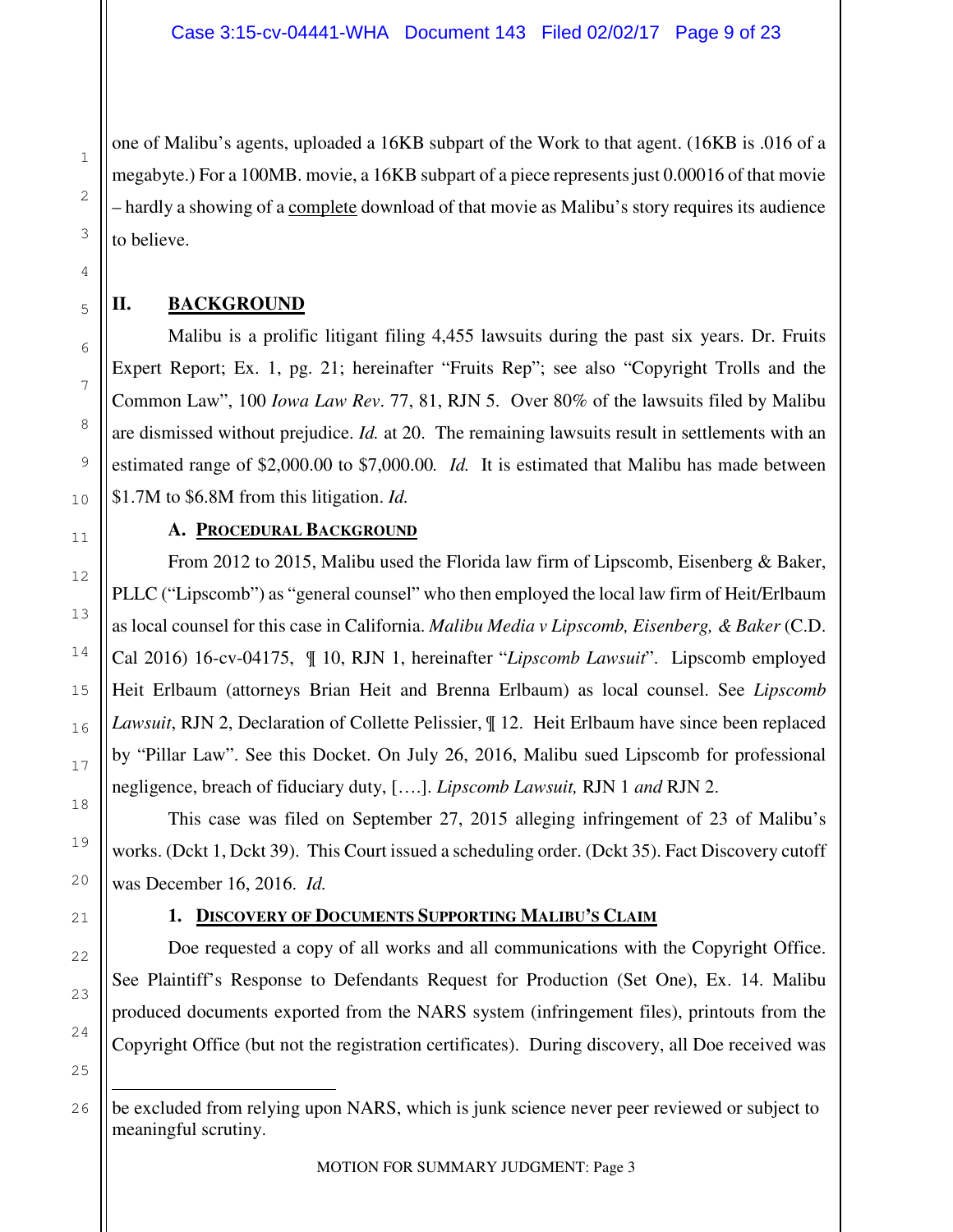a disk entitled "NCA70" which contained all of the files produced by NARS. Yet, Plaintiff claims at least one copy of each Work was deposited with the Copyright Office. Declaration of Colette Pelissier Field, Ex. 23, pgs. 5-8.

Malibu refused to produce the depository copies of the works and the registration certificates, despite assertions they would be produced. Plaintiff's Supplemental Response to Defendants Interrogatories (Set One), Ex. 15, pg. 2:22-26. Doe moved to compel. This Court ordered that Malibu produce all communications with the Copyright Office by December 26, 2016. (Dckt 108). This Court also ordered the Deposition of Emilie Kennedy. Dckt 128. Ms. Kennedy stated in her deposition that Lipscomb may have provided Malibu with the depository copies of the works. See *Deposition of Emilie Kennedy*; Ex. 26, pg 57:9-19. Malibu did not provide any of the depository copies or production copies of the films to Defendant by December 26, 2016. Edmondson Decl. ¶ 3 at pg. 2:8-9.

Despite the fact that there was a discovery cutoff, on January 18, 2017, Malibu's counsel stated that 11 of the ".swf" files would be produced. Edmondson Decl. ¶ 4 at pg. 2:10-11. A *FedEx* package arrived at Defense Counsels' office on February 2, 2017. Edmondson Decl. ¶ 5 at pg. 2:12-14. Dispositive Motion cutoff was set for February 2, 2017. (Dckt 138).

#### **B. FACTUAL BACKGROUND**

### **1. MALIBU PUBLISHES MOVIES AT X-ART.COM**

Malibu maintains a subscription based adult website of short films and photos at  $x$ art.com. *Declaration of Colette Field*, Dckt 9-1, RJN 7. The website allows individuals with a "user id / password" to view and download all of the works in the ".MP4" format. *Deposition of Colette Field*, Ex. 22, pg. 217:6-25 to pg. 219:1-23.

 Emilie Kennedy files all of the 700+ Malibu works, including the Works. *Deposition of Emilie Kennedy*, Ex. 26, pg. 43:7-9. The registration process consists of Kennedy accessing the x-art.com website, downloading the film in the format posted on the website. *Deposition of Emilie Kennedy*, Ex. 26, pg. 43. Ms. Kennedy (or sometimes an assistant) converts the file from the "*.mp4*" to a *".swf"* format. *Id* at 60:7-17. Ms. Kennedy then fills out the electronic copyright application form at www.copyright.gov. *Id.* at 29:12-18.

 Ms. Kennedy was not designated as either a fact or expert witness on Malibu's initial or supplemental disclosures. Ex. 19, Ex. 20.

MOTION FOR SUMMARY JUDGMENT: Page 4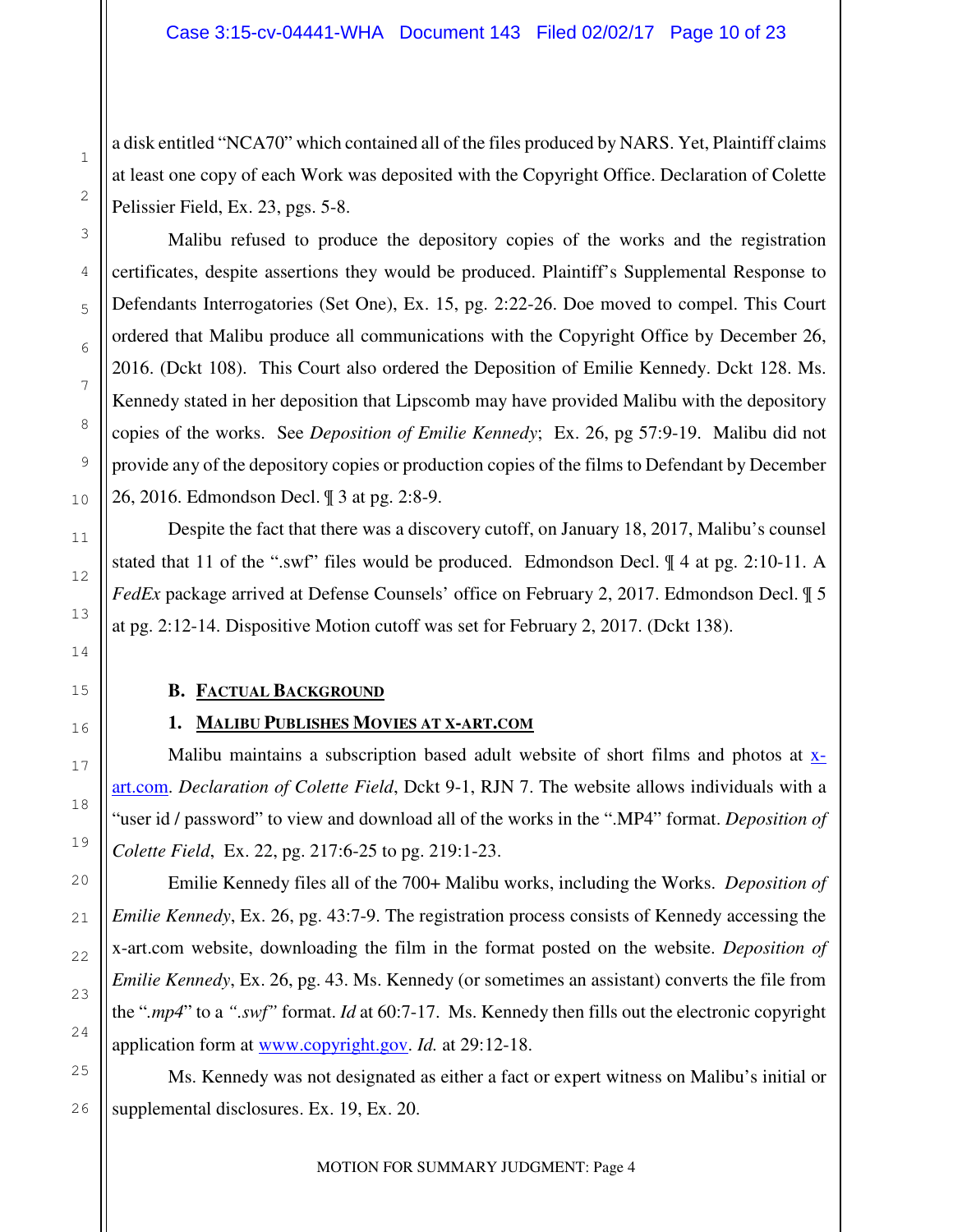#### **2. GATHERING THE BITTORRENT EVIDENCE – THE** *NARS* **SYSTEM**

1

2

3

4

5

6

7

8

9

10

11

12

13

14

15

16

17

18

19

20

21

22

23

24

 $\overline{ }$ 

 The "system" involves two entities, both based in Germany. Plaintiff's investigator, IPP International UG ("IPP"), is given a list of works published by Malibu. IPP then uses a licensed software system, NARS, built by Excipio GbmH ("Excipio") and designed by Michael Patzer ("Patzer"). *Patzer Expert Declaration,* Ex. 8, pg. 2, ¶ 11*.* Excipio then conducts a lexical search on torrent websites. *Id at* ¶ 12. NARS downloads the "torrent" file on the torrent website and joins the swarm. *Id at* ¶ 12-13.

NARS uses a custom bittorrent client which emulates or "spoofs" a commercially available client from Azureus Software, Inc. *Michael Patzer Sur-Reply Expert Report*, Ex. 27, pg. 2, ¶ 5-6 . NARS then establishes a "bittorrent session" with members of the swarm.

 NARS then captures data from TCPDump and stored in a MySQL database. *Patzer Expert Declaration, Ex. 8, pg. 2,*  $\parallel$  11. At some point, Lipscomb, Malibu, and/or Excipio/IPP decide that a particular IP address is worth bringing an infringement action on.<sup>2</sup>

In this particular case, NARS/Excipio produced seven types of files:

- i. PCAPS ("Packet Capture") in ".PCAP" format
- ii. Technical Report<sup>3</sup> in ".PDF" format
- iii. .tar file A compressed file holding the movies
- iv. .TORRENT file The Raw torrent file.
	- v. "Additional Evidence" files (2) Columns showing "Hit Date"

vi. ".xls" Spreadsheet entitled "76.126.99.126\_NCA70" having transaction logs. Edmondson Decl. ¶ 6 at pg. 2:15-19.

 The "infringements" are then computer verified by Tobias Fieser ("Fieser"). Neither Fieser nor Mr. Macek are designated as experts by Malibu. In fact, Fieser was not listed as a witness on the supplemental initial disclosures. Ex. 20.

26  $3$  The Technical Reports (Ex. 28) appears to have the law firm name on it, but it generated by the NARS system.

<sup>25</sup> <sup>2</sup> It is unclear what triggers litigation, but almost all recent lawsuits have a threshold of at least 10 works (e.g. \$7,500.00 in min statutory damages) before suit is brought.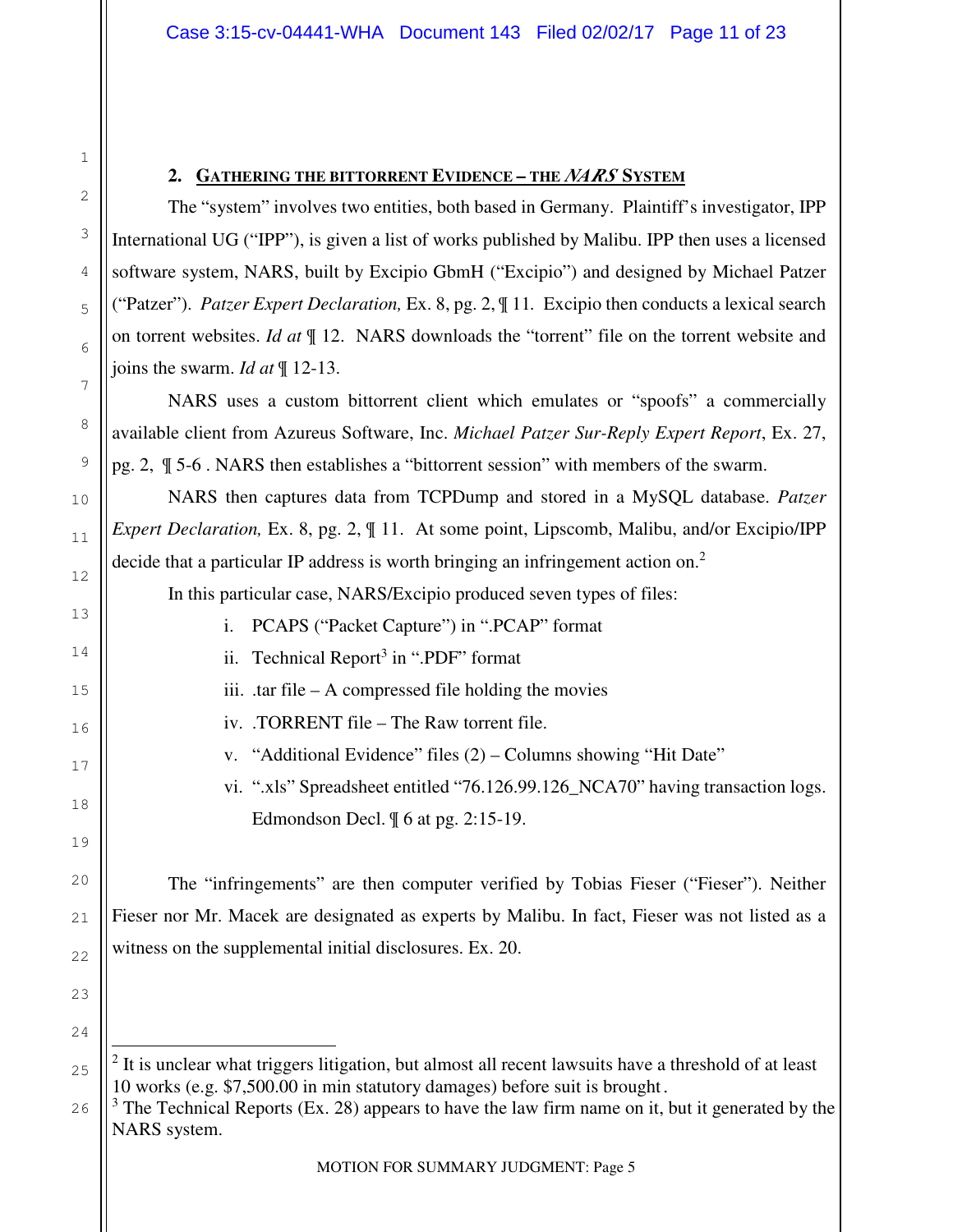### **3. A FORMER BITTORRENT EMPLOYEE, ANALYZES THE MALIBU/IPP/EXCIPIO'S (NARS) SYSTEM**

Doe retained the services of expert Bradley Witteman, a former Senior Director, Product Management at BitTorrent Inc., the software company founded by Bram Cohen, the inventor of BitTorrent. *See* Ex. 5; Witteman Expert Report, pp. 6-7. Mr. Witteman performed a detailed analysis of Excipio's system for BitTorrent monitoring and also reviewed the raw PCAP data provided by Excipio from NARS.

To build and effectuate new technologies based on BitTorrent, Witteman was required to learn the intimate workings of BitTorrent – and he did so by direct instruction from Cohen and Arvid Nordberg, who created a widely-used implementation of BitTorrent known as libtorrent. *Id*.

Witteman made findings about Malibu Media's efforts and technology used to (allegedly) protect its Works. First, and perhaps most critically, by review of Malibu Media's own documentation, Witteman disproved the central allegation of this case set forth in paragraph 21 of the original complaint and the amended complaint: that defendant downloaded, copied, and distributed complete copies of all of the 23 Works. *Expert Reply Report of Bradley Witteman*, Ex. 7, § 4 et seq., pg. 5-6. Witteman's review of the PCAPs provided by Malibu Media, and produced by their expert's system (the Excipio infringement detection system) showed that Malibu Media knows that the computer with the IP address of 76.126.99.126 (allegedly defendant's computer(s)) never downloaded a complete copy of any of the Works. *Expert Reply Report of Bradley Witteman*, Ex. 7, § 4.1.2, Table 1, pg. 5.) In fact, the untested, non-peer reviewed, faulty Excipio system generated PCAPs showing that the subject computer downloaded less than 10% of 10 of the 23 Works, less than 50% of 7 additional works, between 50% and 75% of 3 works, and between 75% and 96% of 3 Works. *Id*.

In other words, even were this court or a jury to find that the untested, non-peer reviewed, and unpublished Excipio system to be relied upon, it shows that none of the Works were ever downloaded in its entirety.

Despite this critical finding appearing in Mr. Witteman's reply report, Malibu's expert, Mr. Patzer, did not dispute it in any respect in his rebuttal report. In summary, then, it is

MOTION FOR SUMMARY JUDGMENT: Page 6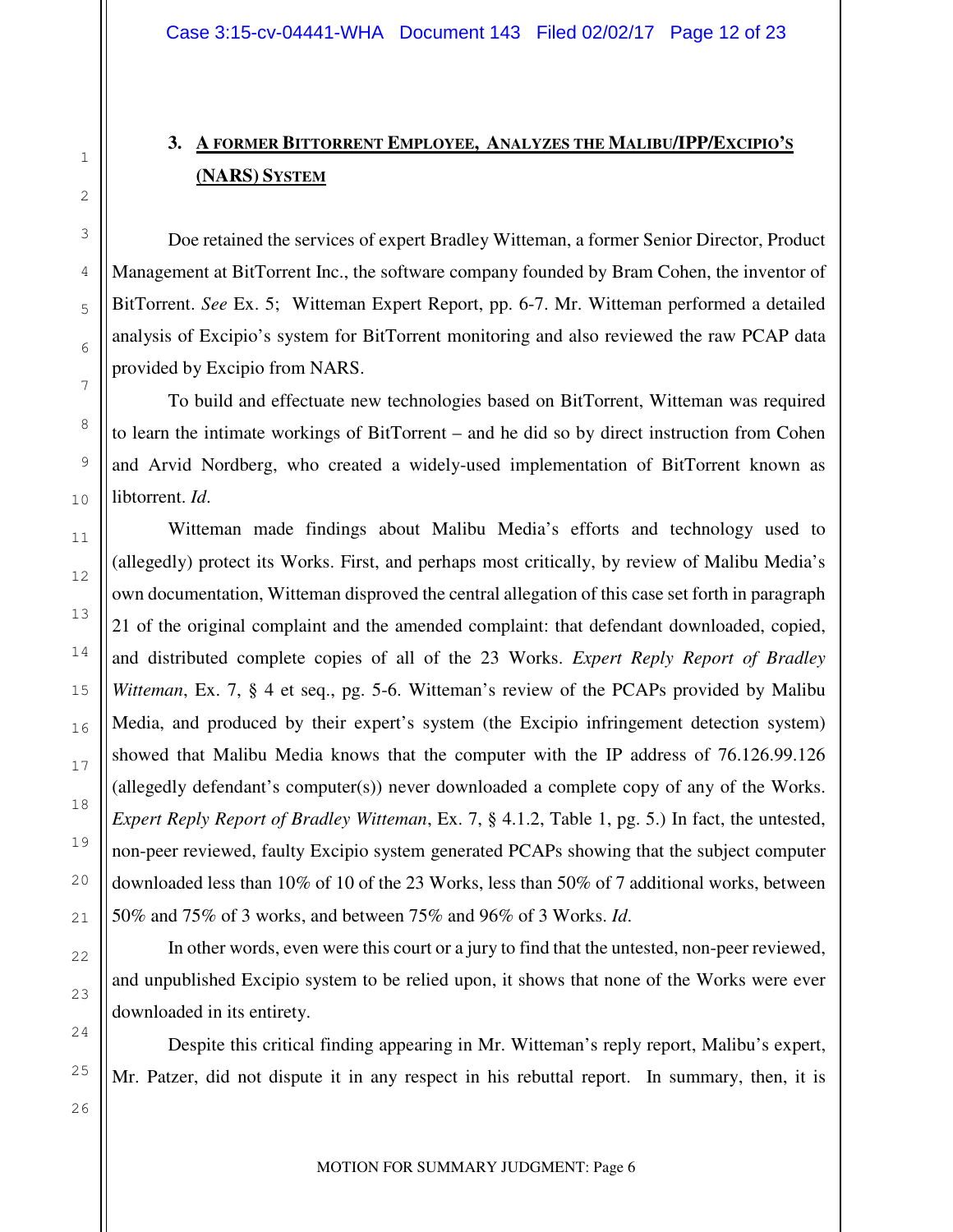undisputed that Malibu's own documents show that Malibu and its many sets of counsel have falsely asserted, and repeated, that it can prove downloading of complete copies of its Works.

Under the BitTorrent protocol, a user cannot watch a video unless he has downloaded a complete copy of the file. *Expert Reply Report of Bradley Witteman*, Ex. 7, § 5, pg. 7. This is a known property of BitTorrent, and again, Mr. Witteman testified to it and his testimony was not challenged by Malibu Media.

Witteman provided many other important findings as well. First, he explained that Malibu Media fails to "use any of the three proven, trusted, well-known methods of protecting its content … ." *Expert Report of Bradley Witteman*, Ex. 5, § 5.3, pgs. 17-18. Second, BitTorrent permits the "spoofing" of IP addresses, meaning that the IP address reported on the Excipio system could have been forged. *Expert Report of Bradley Witteman*, Ex. 5, § 6.1, pg. 23. Many other reasons exist why fake IP addresses can appear through the use of BitTorrent, the existence of viruses, or the application of Virtual Private Network (VPN) software. *Id*. at §§ 6.2 – 6.5, pgs. 23-24.

Third, Witteman showed that, using tools such as "MediaInfo," the alleged "control copies" of the supposed depository copies of the Works contained encoding information with dates showing that the copies could not be from the original depository Works. *Id*. at §§ 7 et seq., pgs. 25-26. Even the titles of the copies conflicted with the titles of the registered Works. *Id*. at §§ 7.5, pg. 27.

Fourth, there are other problems with the Excipio infringement detection system. See *Id*. at §8, pgs. 34-39. Significantly, the Excipio system relies upon a very small sample size, a 16KB bit of a Work. This is a very small subset of an actual BitTorrent piece, the smallest of which is 128k. (See Id. at §§ 8.4, pg. 37.) Given that small size, it is not possible to verify or validate that the 16KB bit is part of the whole torrent file. *Id*. Further, the system seems to have "bugs." *Id*. at §§ 10, pgs. 45-48; *Expert Rebuttal Report of Bradley Witteman*, Ex. 6, § 6, pg. 14.

Fifth, the Internet is full of freely downloadable copies of Malibu's works. *Id*. at §§ 10 et seq. pg. 40. Witteman performed a Google search on the first 15 listed Works and found that, on just the first page of the search results, each Work had at least four sites where content of the Work was available for streaming. *Id*., § 9.1, Table 8, pg. 40. Whether it is because Malibu fails to properly protect its films, or because Malibu actually seeds the Internet to promote its litigation, the content is readily, freely available.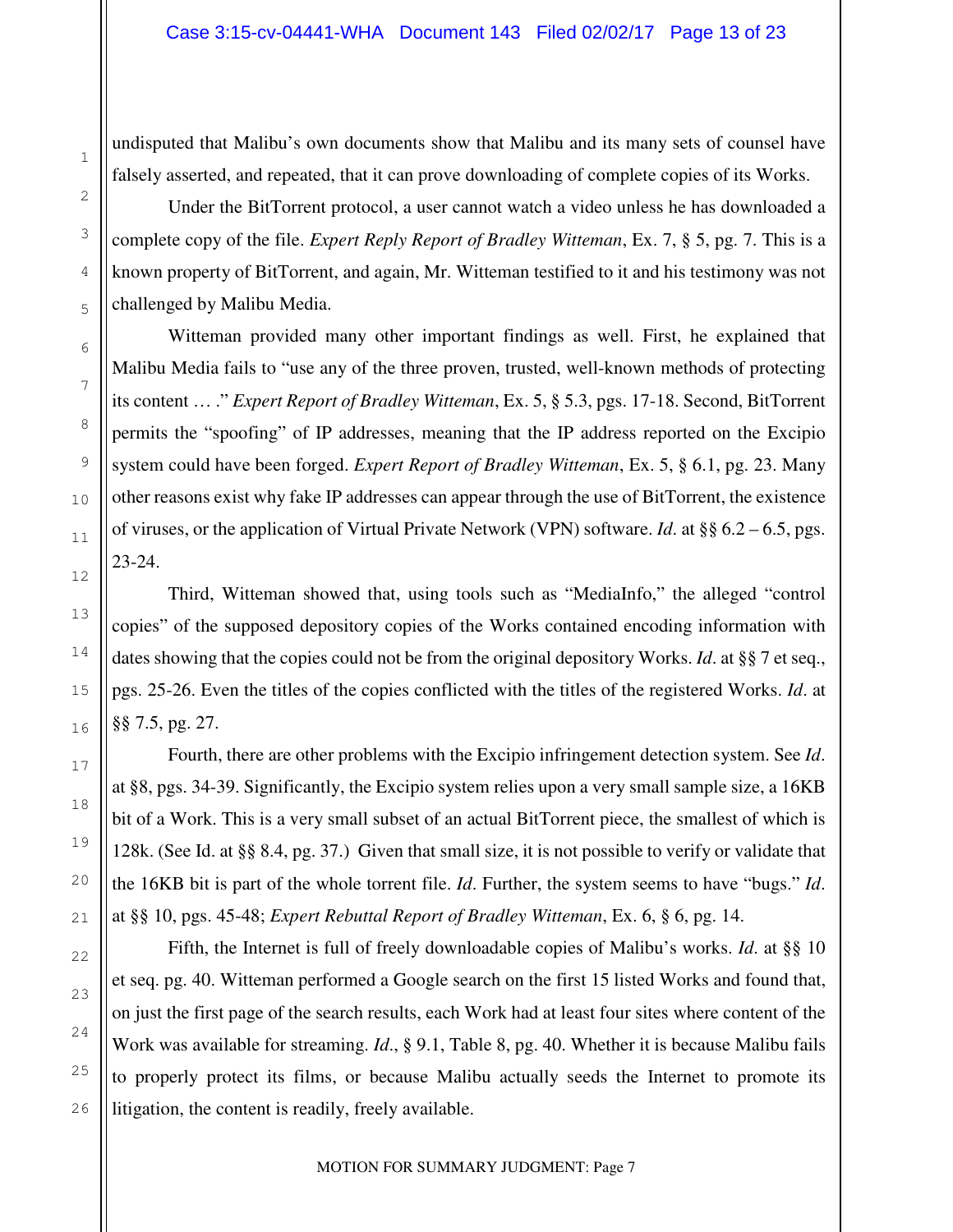#### **4. NO MALIBU DMCA NOTICES TO IP ADDRESS 76.126.99.126**

Malibu claims to send "thousands of DMCA Notices". Plaintiff's Responses to Defendant's Request for Production of Documents (Set Two), Ex. 17, pg. 9:12-15. When Doe requested copies of DMCA notices sent to this specific IP Address, no notices were produced. Edmondson Decl. ¶ 7 at pg. 2:20. The only notice Defendant received was this lawsuit. *Rebuttal Expert Report of Eric Fruits*, Ex. 2, pg. 4.

#### **5. DOE'S HARD DRIVE EVIDENCE**

 Malibu requested production of Doe's hard drives. Doe first made a copy of his hard drive at Office Depot. This drive was forensically reviewed and no infringing works were found. *Digital Forensics Examination Report by Michael Yasumoto*, Ex. 10, pg. 4:15. Doe then sent his computer to counsel who had the original drive reviewed and forensically imaged. *Id*.

 Malibu complained. Doe then sent other hard drives, including hard drives used by other family members. *Id*. at pg. 4:Table 1. The Experts agree, none of the Works are present on any of Defendant's nine hard drives. Even Plaintiff admitted it was unable to locate Malibu's Works on any of the hard drives produced by Defendant. Plaintiff's Response to Defendants Second Set of Requests for Admissions, Ex. 16, pg. 2:7-8.

#### **III. ARGUMENT**

#### **A. STANDARD OF REVIEW**

#### **1. SUMMARY JUDGMENT**

 Summary judgment is proper where the pleadings and discovery demonstrate that there is "no genuine dispute as to any material fact[,] . . . the movant is entitled to judgment as a matter of law." Fed. R. Civ. P. 56(a); *see Anderson v. Liberty Lobby, Inc.* (1986) 477 U.S. 242, 248. The judgement sought shall be rendered if the pleadings, discovery and affidavits demonstrate the absence of a genuine issue of material fact. *Celotex Corp. v. Catrett* (1986) 477 U.S. 317, 323. On an issue for which the opposing party will have the burden of proof at trial, as is the case here, the moving party need only point out "that there is an absence of evidence to support the nonmoving party's case." *Id.* at 325.

25 26

1

2

3

4

5

6

7

8

9

10

11

12

13

14

15

16

17

18

19

20

21

22

23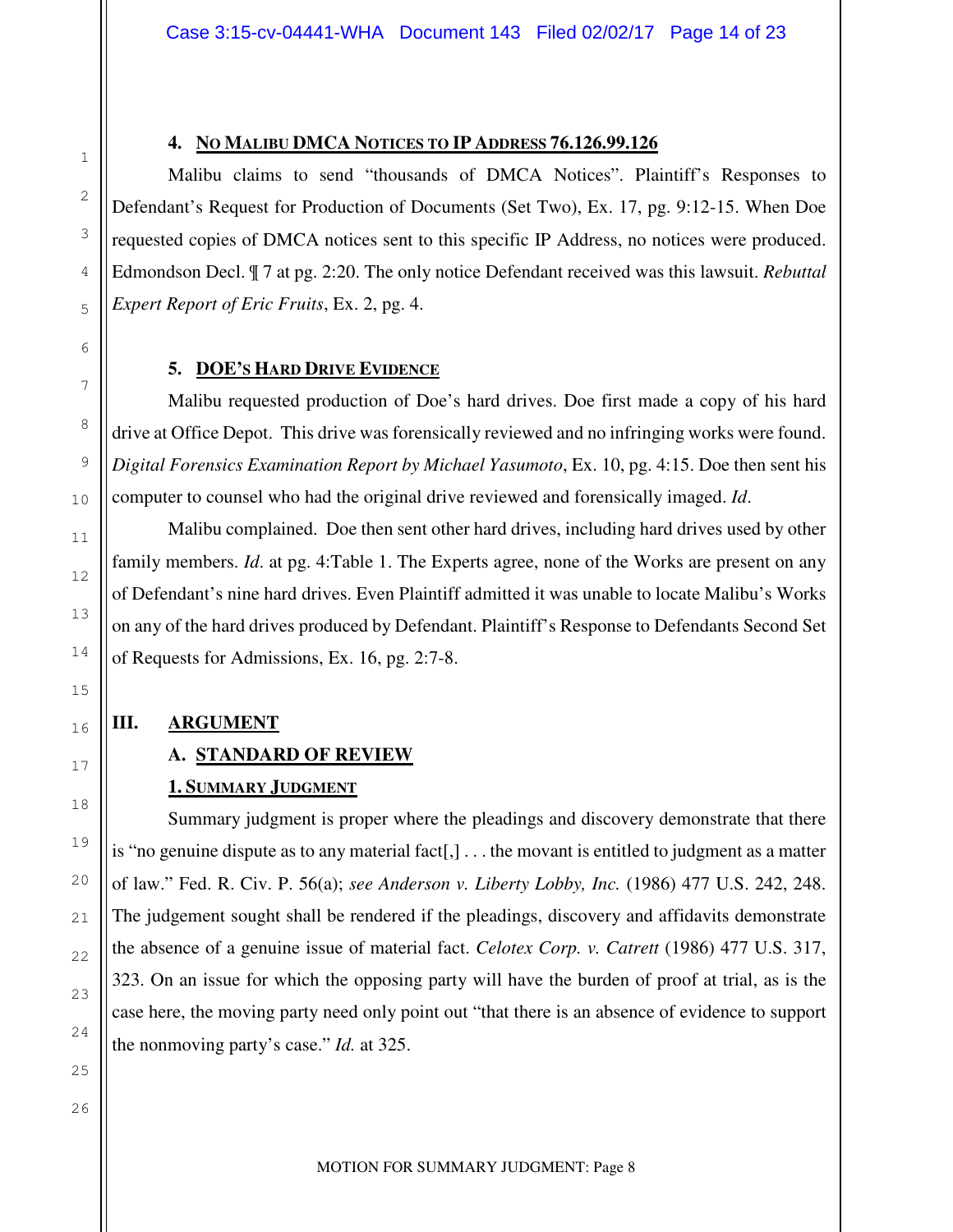Once the moving party meets its initial burden, the nonmoving party must go beyond the pleadings and set forth specific facts showing that there is a genuine issue for trial. Fed.R.Civ.P. 56(e). *In re Napster, Inc. Copyright Litigation* (N.D. Cal., 2005) 377 F.Supp.2d 796. 800.

#### **2. MALIBU'S CLAIM OF COPYRIGHT INFRINGEMENT**

 Proof of copyright infringement requires two general elements: one, ownership of a valid copyright; and two, copying of constituent elements of the work that are original. *Feist Pubs., Inc. v. Rural Tel. Serv. Co., Inc*., (1991) 499 US 340, 361.

 Malibu must also prove that Doe volitionally created a copy of its works, *Malibu Media, LLC. v. Bui*, (W.D. Mich. 2014) 1:13-cv-00162 ("As long as Defendant engaged in a volitional act that led to creation of the unauthorized copy, he is responsible for it despite a lack of detailed understanding."), and that the copy created is substantially similar to the original copyrighted work. *Malibu Media LLC. v. Doe*, 2:14-cv-01280 (E.D. Pa. 2015) ("Here we determine as a matter of law that there was no improper appropriation because no reasonable jury, properly instructed, could find that the data snippet bears a "substantial similarity" to Malibu Media's copyrighted work.").

#### **3. DOE'S AFFIRMATIVE DEFENSE OF COPYRIGHT MISUSE**

 On the affirmative defense of Copyright Misuse, the Defendant bears the burden of proof. The affirmative defense of Copyright Misuse is based on equitable principles that this Court, "… may appropriately withhold their aid where the plaintiff is using the right asserted contrary to the public interest." *Video Pipeline v. Buena Vista Home Entertainment* (3rd Cir., 2003) 342 F.3d 191, 204 citing to *Morton Salt Co. v. G.S. Suppiger Co*, 314 U.S. 488, 492.

### **B. MALIBU CANNOT PROVE DIRECT INFRINGEMENT AS THE WORKS THAT IT NEEDS TO MAKE A COMPARISON ARE NOT IN EVIDENCE**

To establish a *prima facie* case of copyright infringement, a plaintiff "must show ownership of the allegedly infringed material" and "demonstrate that the alleged infringers violated at least one exclusive right granted to copyright holders under 17 U.S.C. § 106." *A&M Records, Inc. v. Napster, Inc.,* (9th Cir. 2001) 239 F.3d 1004, 1013.In order to obtain a copyright registration, an applicant must deposit as a part of his application a "copy" or "copies" of the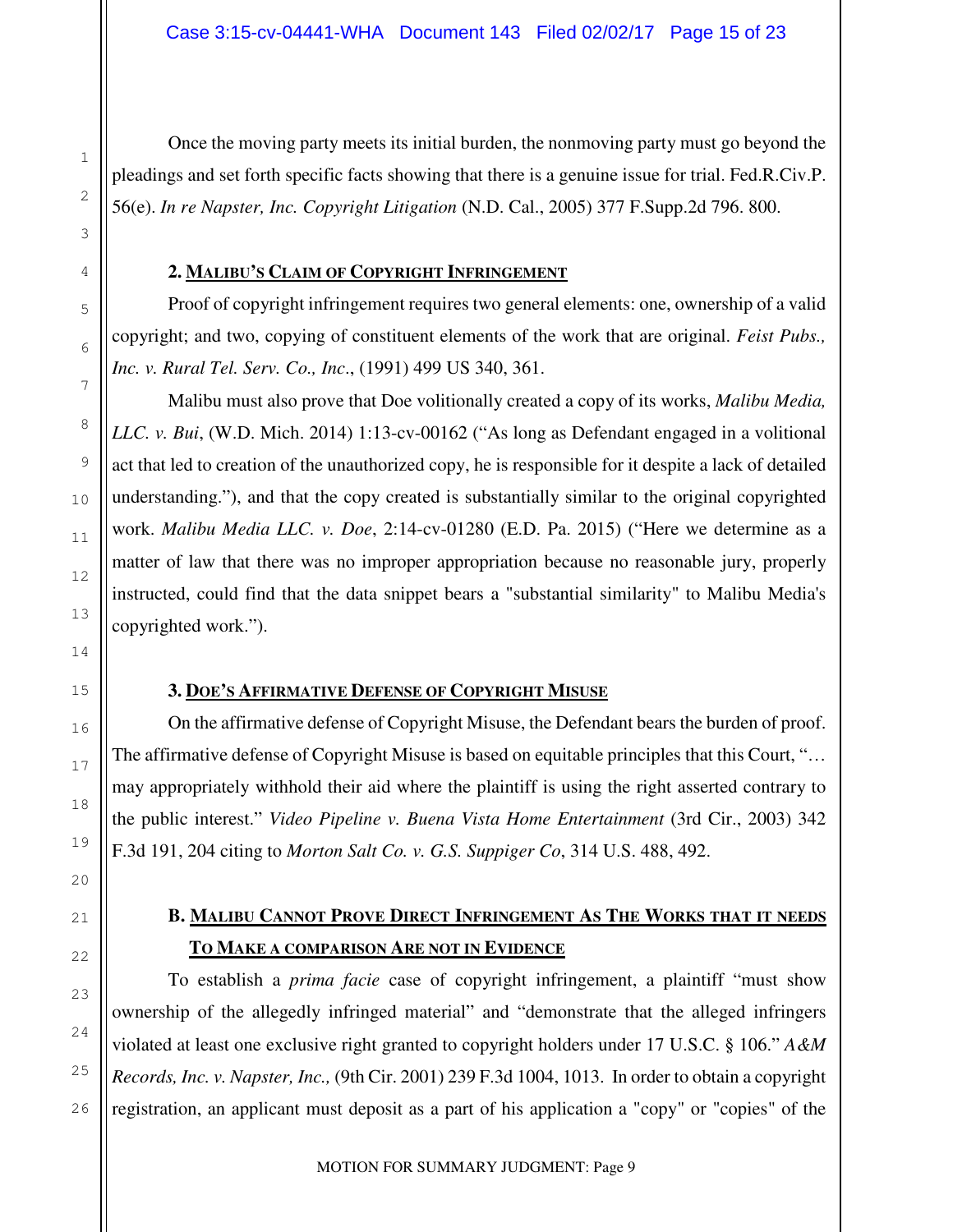work. 17 U.S.C. § 408(b)(1) and (2); *Kodadek v. MTV Networks, Inc*., (9th Cir. 1998) 152 F.3d 1209, 1211. Registration requires "…bona fide copies of the original work only...". *Seiler v. Lucasfilm, Ltd.,* 808 F.2d 1316, 1322 (9th Cir. 1986).

Put simply, Malibu must do three things to prove infringement of its 23 movies: 1) Provide the registration certificate, 2) Produce a copy of the work that is the subject of the registration certificate, 3) Show that Doe copied (e.g. violated the exclusive right) for that work.

Malibu has failed to produce evidence regarding the second element – the depository copies that they need to make the comparison. Since Malibu has not provided these documents to Doe by the discovery cutoff, they are precluded from using substitute documents (such as the movies in the .tar files). Ex. 14.

During discovery, Doe had requested categories of documents which included the depository copies. Ex. 14. Malibu did not provide the depository copies. Edmondson Decl. ¶ 3 at pg. 2:8-9. On December 16, 2016, discovery closed in this case. Malibu failed to produce copies of the 23 works in ".swf" files. Edmondson Decl. ¶ 5 at pg. 2:12-14.

On January 6, 2017, Malibu's Copyright Attorney Emilie Kennedy's deposition was taken. See Ex. 26 at pg. 63. Ms. Kennedy testified that the production files were on her computer at Lipscomb law firm. *Id.* at 63. Since none of the 23 works were produced, it is impossible for Malibu to lay the foundation for its case, as these documents were not produced in discovery. This Court's supplemental discovery order states:

15. Except for good cause, no item shall be received as case-in-chief evidence if the proponent has failed to produce it in response to a reasonable and proper discovery request covering the item, regardless of whether any discovery motion was made.

It was the responsibility of Malibu to provide Doe with a copy of the depository works. Not only did Malibu refuse to provide these works when requested, that issue was covered when the parties met and conferred over the production of the filewrappers.

Malibu may argue that Doe is required to access the ".swf" files directly from the Copyright Office. The problem with Malibu's argument is that published works were not in the ".swf" format. Therefore, they are not the original documents. FRE 1002. Kennedy admitted

1

2

3

4

5

6

7

8

9

10

11

12

13

14

15

16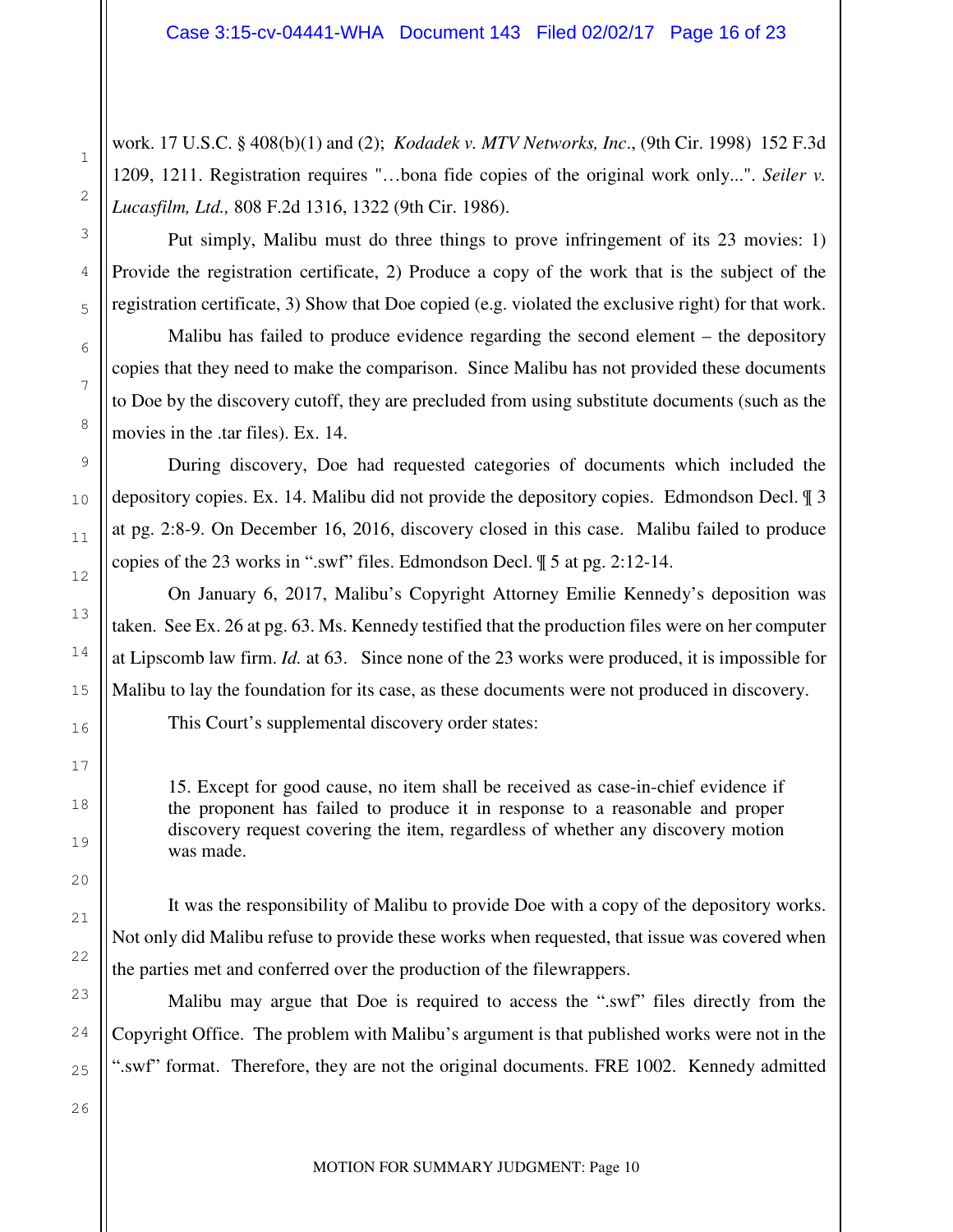so much in her deposition that the files were converted from the published ".mp4" format to the ".swf" format. See Ex. 26 at pg. 63.

Since Malibu will not have the 23 films available for their case in chief, there is nothing for Malibu to "compare against" for the purpose of proving infringement. Malibu's case fails as a matter of law, and judgment should be entered in favor of Doe.

1

2

3

4

5

6

7

8

9

10

11

13

14

15

16

17

18

19

20

21

22

23

24

25

26

### **C. MALIBU HAS NO EVIDENCE THAT DOE INFRINGED THE WORKS EITHER INDIRECTLY VIA NARS OR DIRECTLY THROUGH THE HARD DRIVE ANALYSIS.**

In the unlikely event that Malibu is able to introduce the 23 works into evidence (see Section B, *supra.*), Malibu still needs to show that Doe infringed. This evidence can be demonstrated by either finding the actual files on Doe's computer or indirectly by showing that the NARS system was accurate, stable, and reliable enough to determine that DOE downloaded the 23 works at issue.

12

### 1. **MALIBU'S NARS SYSTEM ONLY DOWNLOADS A "DE MINIMUS" FILE FRAGMENT WHICH CANNOT SUPPORT INFRINGEMENT.**

To infringe, an infringer must create a copy that is "substantially similar" to the original. RJN 8; *Malibu Media LLC. v. Doe* (E.D. Pa. 2015) 2:14-cv-01280; see also Melville B. Nimmer and David Nimmer, Nimmer on Copyright §13.03 [A], 38.1 (Matthew Bender, Rev. Ed.).

One second is not enough to download any movie file, and courts have recognized that fact. RJN 9; *Ingenuity 13, LLC v. Doe* (C.D. Cal. Feb. 7, 2013) 12-cv-08333, Dckt 48. As Hon. Otis Wright stated in his order:

"This snapshot allegedly shows that the Defendants were downloading the copyrighted work—at least at that moment in time. But downloading a large file like a video takes time . . . To allege copyright infringement based on an IP snapshot is akin to alleging theft based on a single surveillance camera shot: a photo of a child reaching for candy from a display does not automatically mean he stole it" *Id.* 

 The tiny portion of a file that could be downloaded in one second is too small to be substantially similar to the original. Even if the hash value captured in the PCAP corresponds to a portion of a digital file that is "identical, strikingly similar or substantially similar to" [Plaintiff's] copyrighted work, there is nothing before the court that describes the audio/visual material that is represented by that hash value. Is it the entire movie or is it some portion so small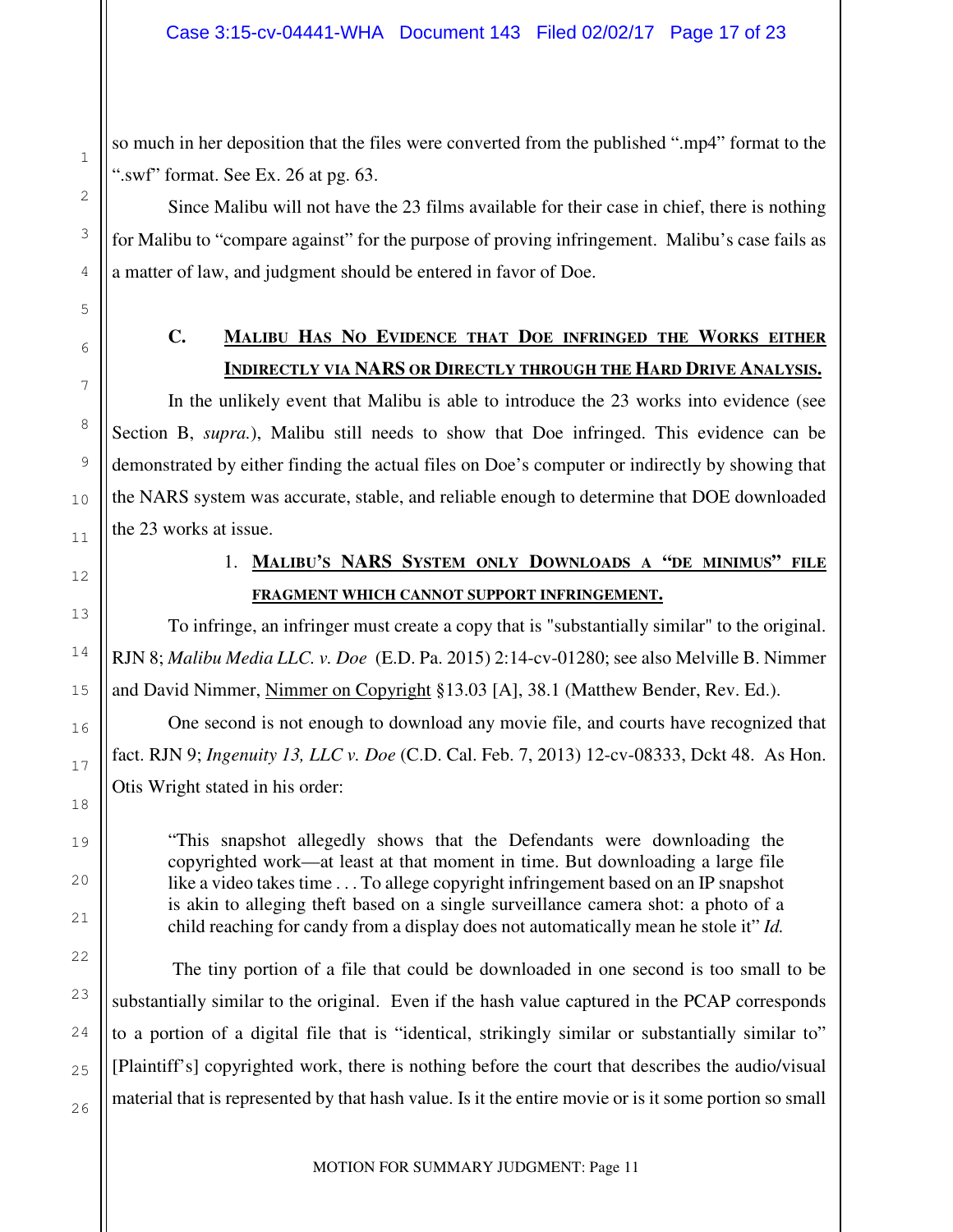that it would not be identifiable as part of the movie?"); see also *Malibu Media LLC. v. Doe*, (E.D. Pa. 2015) 2:14-cv-01280.

1

2

3

4

5

6

7

8

9

10

11

12

13

14

15

16

17

18

19

20

21

22

23

24

25

26

The only evidence Plaintiff has presented to support its claim that a copy was created at all at the instant IP address are PCAP files. These files purport to show one second of connection between defendant IP address and Plaintiff's investigation service.

# 2. **THE EXCIPIO/IPP NARS SYSTEM IS NOT SOFTWARE THAT QUALIFIES AS FORENSICALLY VALID TOOL AS IT WAS CONSTRUCTED IN AN AD-HOC FASHION AND WAS NEVER TESTED BY A THIRD PARTY**

Evidence gathered by a computer system is subject to the same *Daubert* limitations as testimony provided by a live expert. See RJN 3; *Software on the Witness Stand: What should it Take for Us to Trust It*, (2010) TRUST 10 Proceedings of the 3rd International Conference on Trust and Trustworthy Computing, pgs. 396-416. This article describes the technology and the resulting forensic investigation surrounding the music filesharing case of *UMG Recordings, et. al vs. Roy* (D. N.H. 2008) 08-cv-00090, hereinafter "*Roy*".

In *Roy,* the defendant was accused of downloading songs based on an IP address with the "behind the scenes" investigation of the forensic system that led to the complaint of the infringement. What defendant *Roy*'s investigator found when they looked at the computer data was:

…Yet, at least in the case of the document that apparently purported to contain the traced route to the IP in the subpoena, the software obviously failed to operate correctly, as can be seen in Figure 7. The reason for this could have been either internal code faults or network configuration faults. *Software* at 4.

Central to Malibu's copyright enforcement model is the use of the Excipio/IPP software known as "NARS". In fact, NARS has been used to not only initiate all of Malibu's 5000+ lawsuits, but, Malibu and the Excipio representatives have testified that the NARS system has never been inaccurate. See RJN 6, pgs. 42-45; Transcript *Malibu Media v. Doe* (E.D. NY 2015) 15-cv-03504 Docket 34-1 Testimony of Michael Patzer. This is true even in this case - Malibu claims its system is 100% accurate. *See* Transcript of The Deposition of Michael Patzer, Ex. 24, pg. 51:19-22. Plaintiff's Responses to Doe's Request for Admissions, Set One, Ex. 13; Plaintiff's Responses to Defendant's First Set of Interrogatories, Ex. 12, pg. 3:26 to pg. 4:1.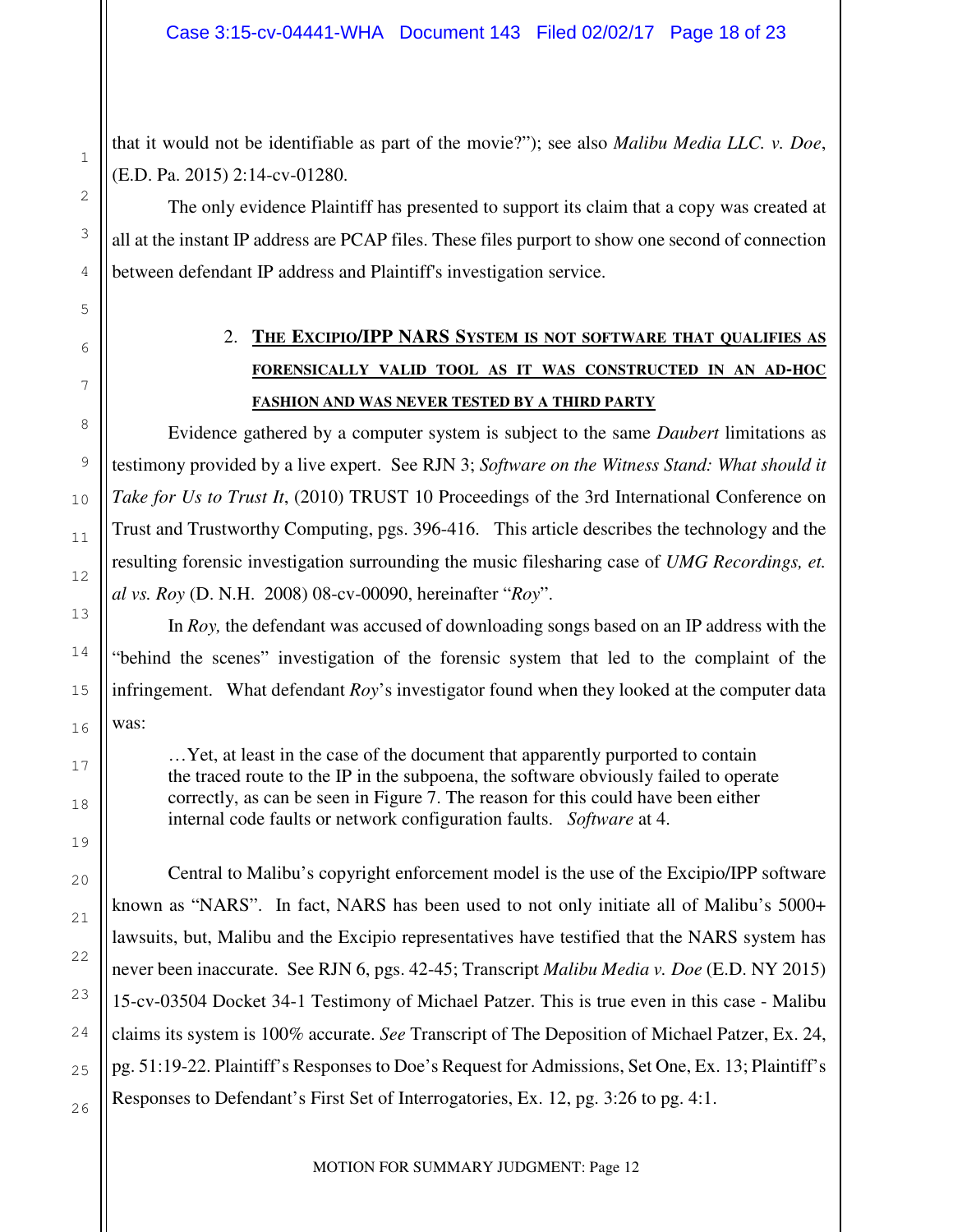The problem with position is that is impossible to build a complex system using one designer to direct programmers to write "bug free" code. See Ex. 3, Expert Report of Dr. Kalman Toth. Dr. Toth has expertise in software systems and validation. *Id.* His conclusion from reviewing the evidence is that "Assertions that NARS works flawlessly or detects infringers with 100% [accuracy] are not credible". *Id.* This conclusion was based on the fact that NARS has never had formal specifications, walkthroughs, formal testing, inspections, third-party validations, or documentation of failure modes. *Id.* There has never been a third-party paper written about the NARS technology, nor has an expert report even been filed regarding NARS in a Malibu Media case in the United States.

Excipio/IPP's response to the expert critique of NARS by Dr. Toth was simply to have the developer, Michael Patzer, states that "it works". See *Ex. 8*; *Expert Declaration of Michael Patzer*. But, Mr. Patzer fails to declare in his declaration anything about the processes he took for code development, code testing, recording of errors, recording of false positives, etc. rather Patzer uses the argument that "Agile Development Works". See *Ex. 9*; *Expert Declaration of Michael Patzer*. However, as Dr. Toth points out, a software development methodology, such as Agile Development, still requires formal design principles. See *Ex. 4*; Toth's Response to Patzer Supplemental Report.

This Court does not have to accept fantastic claims that are not grounded in scientific principles. In 2010, it was discovered that a respected investor, Bernie Madoff, delivered consistent year after year results only via a Ponzi Scheme. See *Stephenson v. Citco Grp. Ltd.,* (S.D.N.Y., 2010) 700 F.Supp.2d 599, 607. In 2015, it was discovered that Volkswagen used software to cheat on emissions tests. See generally *In re Volkswagen "Clean Diesel" Marketing, Sales, Practices, and Products Liability Litigation* (N.D. Cal. 2015) 16-cv-295. This has been followed by scandal involving the local tech company Theranos' falsification of test results.<sup>4</sup> It is clear that software that is claimed to be "perfect" should raise greater questions then when it is shown to have a certain number of false positives with supporting test data.

Ultimately, the problem is that Mr. Patzer's livelihood is inextricably bound up in the operation of NARS. Plaintiff's Corrected Expert Witness List, Ex. 21 at ¶ 2 pg. 2:5-17. Patzer cannot be held to have no bias with regard to NARS which is demonstrated in that he fails to

25

 $\overline{ }$ 

4 See http://money.cnn.com/2016/05/25/technology/theranos-lawsuit/

MOTION FOR SUMMARY JUDGMENT: Page 13

1

2

3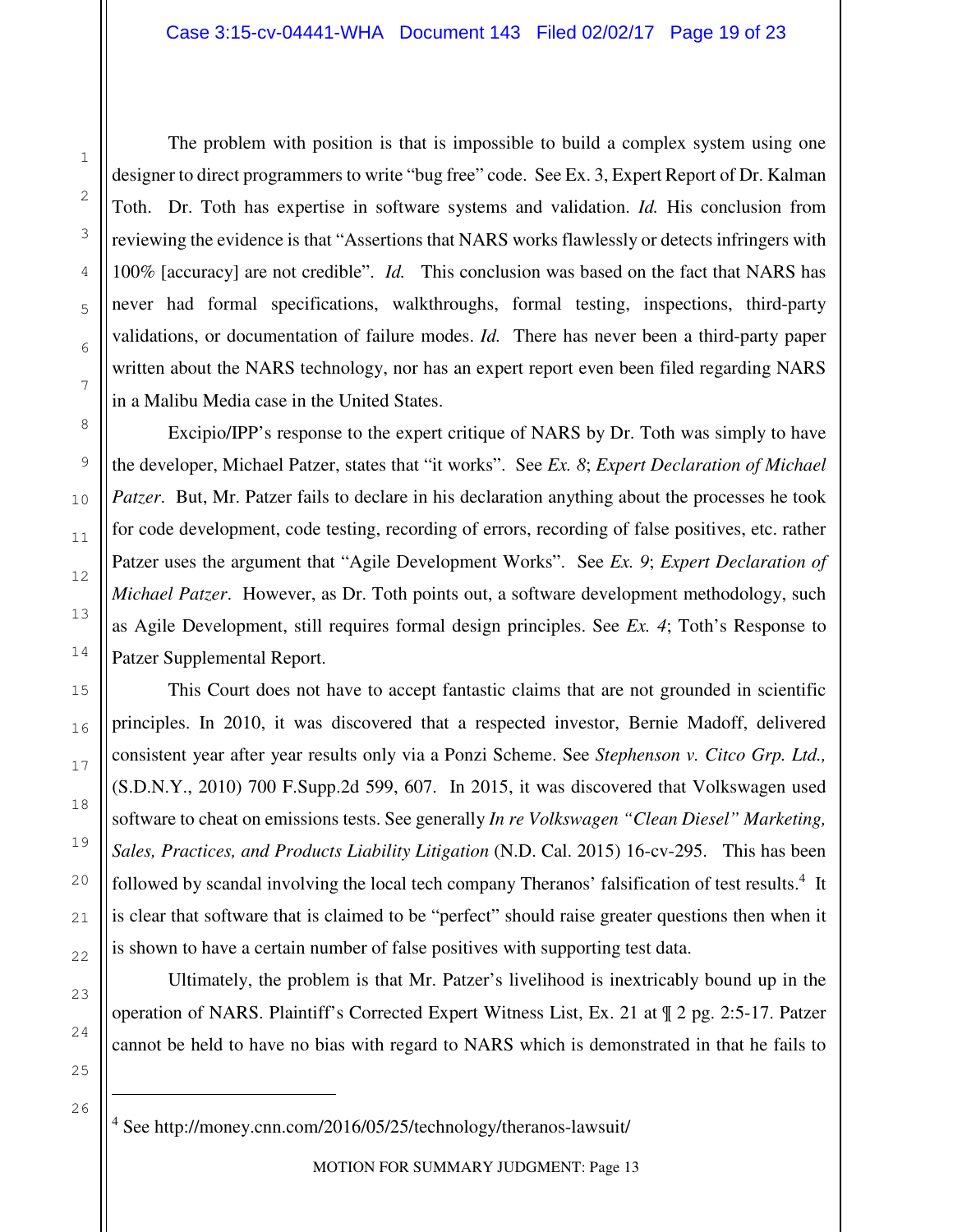provide any test data backing up the NARS system. Since he has a financial stake in the success of the system, his objectivity is compromised, and his report cannot be relied upon. *United Sates v. Marine Shale Processors* (5th Cir. 1996) 81 F3d 1361, 1370.

#### 3. **MALIBU'S WORK'S ARE NOT ON DOE'S COMPUTER MEDIA.**

Furthermore, none of Doe's devices have any .torrent files of any kind on them, let alone those relating to Plaintiff's Works. *Digital Forensics Examination Report by Michael Yasumoto*, Ex. 10, pg. 5:1. Plus, even if there was evidence of any torrent files on Doe's computer, unless they contain Plaintiff's Works, those files are irrelevant as they do not infringe Plaintiff's Works. All of Plaintiffs theories regarding potential spoliation are simply theories that are off-base. *Digital Forensics Rebuttal Report by Michael Yasumoto*, Ex. 11, pg. 5:1.

A recent *Malibu Media v. Doe* opinion, while not binding, is instructive on this issue. In 2015, a court granted a *pro se* motion for summary judgment because Malibu "failed to show that any of its copyrighted works were on the defendant's devices." *Malibu Media, LLC v. Doe* (E.D. Pa., Feb. 2, 2015) 2015 U.S. Dist. LEXIS 11691, 18. Despite purported spoliation and inconsistent testimony, that court found that, without actual copies of Malibu's Works on the defendant's devices, Malibu failed to make its case. *Id*.

The law requires proof of copying – namely, a copy. *JCW Invs., Inc. v. Novelty, Inc.* (7th Cir. 2007) 482 F.3d 910, 914. Malibu has zero evidence of copying, and can point to no copy that was made. Circumstantial evidence that an IP address may have been involved in copying is not a copy. Completely failing to have admissible, relevant evidence to prove an essential element of its case, Plaintiff must have summary judgment entered against it. *Celotex Corp*, 477 U.S. at 322.

 Having found no evidence of purported infringement, it is anticipated that Plaintiff will argue that potentially devices were not produced. Such an argument is irrelevant, as 1) all hard drives possessed by Doe have been produced; and 2) the internet postings relied upon by Plaintiff to show there may have been other hard drives or devices occurred years before the alleged infringements. Simply put, the absence of any alleged device cannot be used to infer a genuine dispute about any material fact, and instead Plaintiff must produce evidence showing there is a genuine issue of material fact. *Carroll v. Lynch* (7th Cir. 2012).698 F.3d 561, 565.

1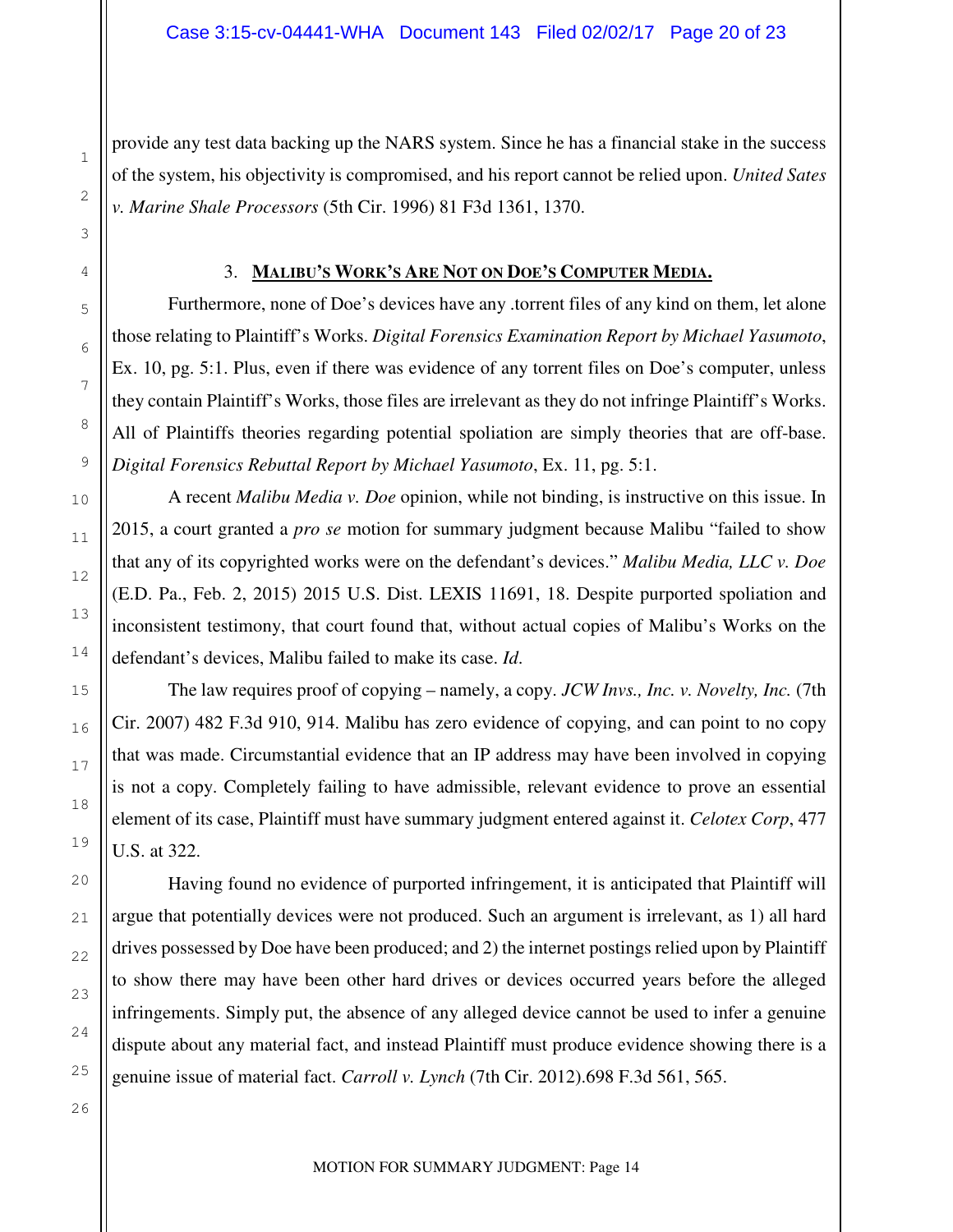# **D. DOE'S AFFIRMATIVE DEFENSE OF COPYRIGHT MISUSE SHOULD BE GRANTED IN VIEW OF MALIBU'S USE OF THE FORENSICALLY INCOMPETENT NARS DATA COLLECTION SYSTEM NARS**

'The sole interest of the United States and the primary object in conferring the [copyright] monopoly lie[s] in the general benefits derived by the public from the labors of authors." *Fox Film Corp. v. Doyal* (1932) 286 U.S. 123, 127. "Implicit in this rationale is the assumption that in the absence of such public benefit, the grant of a copyright monopoly to individuals would be unjustified." 1 Melville B. Nimmer & David Nimmer, Nimmer on Copyright § 1.03[A] (2014) (footnote omitted). "The copyright law, like the patent statutes, makes reward to the owner a secondary consideration." *United States v. Paramount Pictures* (1948) 334 U.S. 131, 158. "Copyright misuse is a judicially crafted affirmative defense to copyright infringement" designed to prevent "holders of copyrights from leveraging their limited monopoly to allow them control of areas outside the monopoly." *Apple Inc. v. Psystar Corp.* (9th Cir.2011) 658 F.3d 1150, 1157.

Copyright misuse has been expressly adopted as an equitable defense by the Ninth Circuit. *Practice Management Information Corp. v. American Medical Ass'n* (9th Cir. 1997) 121 F.3d 516. That court recognizes copyright misuse as "an unclean hands defense which forbids the use of the copyright to secure an exclusive right or limited monopoly not granted by the Copyright Office and which is contrary to public policy to grant." *Altera Corp. v. Clear Logic, Inc.* (9th Cir. 2005) 424 F.3d 1079, 1090. Copyright misuse has only been discussed in a handful of cases in the Ninth Circuit, and "[its] contours [are] still being defined." *MDY Indus., LLC v. Blizzard Entm't, Inc.* (9th Cir.2010) 629 F.3d 928, 941; see also *Apple Inc. v. Psystar Corp.* (9th Cir.2010) 658 F.3d 1150, 1157.

However, other circuits have defined its bounds more clearly, and the defense is applied when a defendant can prove either: (1) a violation of the antitrust laws; (2) that the copyright owner otherwise illegally extended its monopoly; or (3) that the copyright owner violated the public policies underlying the copyright laws. *Soc'y of Holy Transfiguration Monastery, Inc. v. Gregory* (1st Cir.2012) 689 F.3d 29, 65, *cert. denied,* ––– U.S. –––– (2013) 133 S.Ct. 1315. The Seventh Circuit couches copyright misuse as an abuse of process: "for a copyright owner to use an infringement suit to obtain property protection, here in data, that copyright law clearly does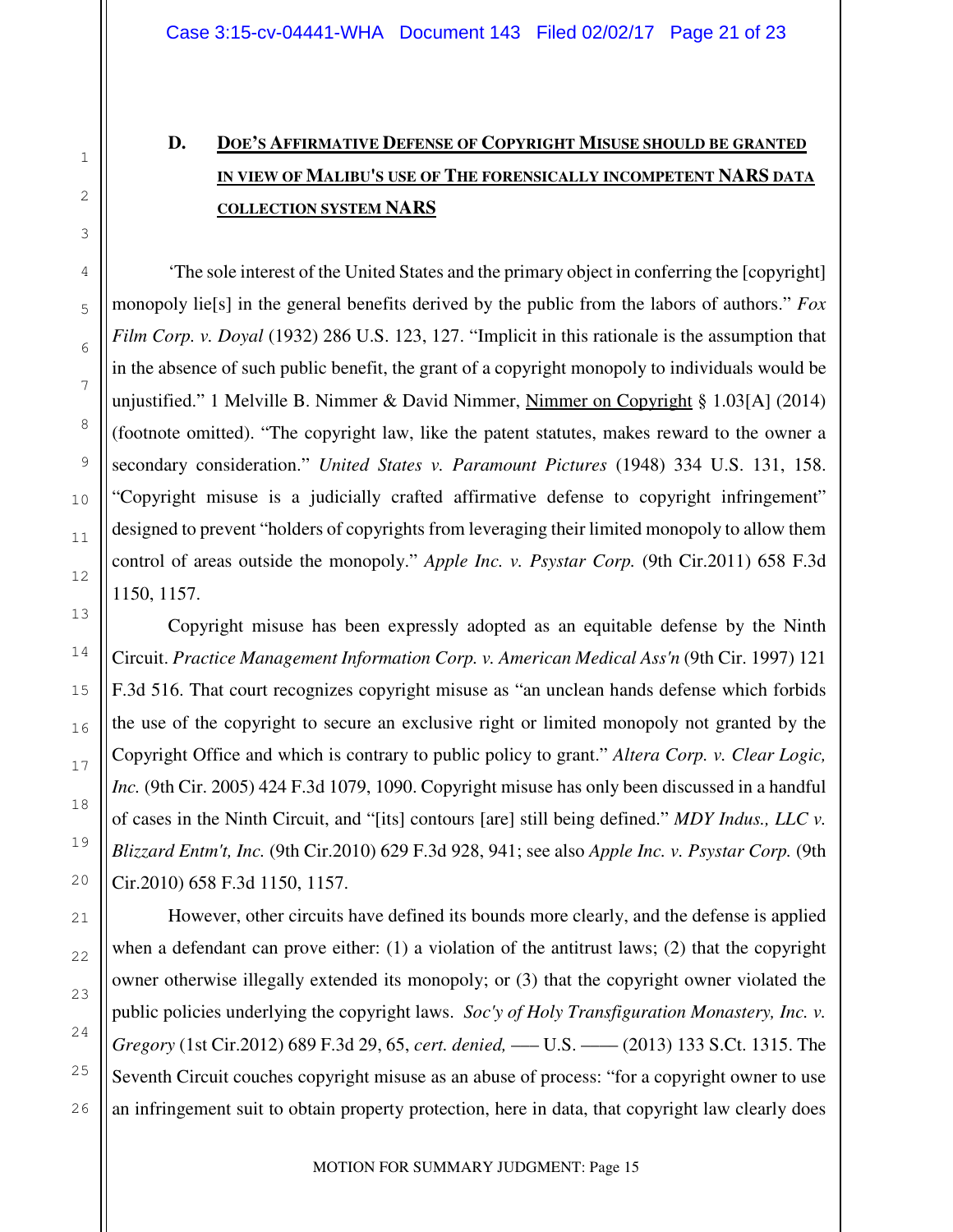not confer, hoping to force a settlement or even achieve an outright victory over an opponent that may lack the resources or the legal sophistication to resist effectively, is an abuse of process." *Assessment Techs. of WI, LLC v. WIREdata, Inc.* (7th Cir.2003) 350 F.3d 640, 647.

Copyright misuse is an equitable defense to an infringement. "Equity may rightly withhold its assistance from such a use of the [copyright] by declining to entertain a suit for infringement ... until ... the improper practice has been abandoned. . ." *Morton Salt Co. v. Suppiger Co.* (1942) 314 U.S. 488, 493, *abrogated on other grounds by Ill. Tool Works, Inc. v. Indep. Ink, Inc.* (2006) 547 U.S. 28. If Malibu is using its copyright in a manner contrary to public policy, this Court in its capacity as a court of equity may refuse to aid such misuse. *See Lasercomb,* 911 F.2d at 975–76.

Malibu's copyright portfolio, and in this case the 23 Works, is being asserted in a manner that is seeks to maximize revenue via the "sue and settle model". Ex. 1; *Expert Report of Eric Fruits*. While maximizing revenue of an IP asset is not in itself unlawful, Malibu uses the Federal Court System to generate a large portion of its revenues. *Id*. At the same time, Malibu makes no effort to protect their content through readily available means by installing an inexpensive digital rights management system on their server. See Ex. 5, pg 18; *Expert Report of Bradley Witteman.*  Further, NARS is designed to only sample 16KB from a media file that is approximately 100MB in size.

Even the "validation of the infringements" as performed by Tobias Fieser, who stated in his deposition that he verifies infringements, "three hours per week". Ex. 25, pg. 116; *Deposition of Tobias Fieser*. But since Malibu filed 1,000+ cases in 2015, with approximately 20 minutes each, Mr. Fieser would have had to work 277 days, 24 hours a day, to verify 1000 cases. (Malibu filed much more).

#### **IV. CONCLUSION**

The only conclusion one can draw is that Malibu does not operate like a normal studio make films and charge for them. Instead Malibu makes a large chunk of its money using unreliable bittorrent monitoring software which only collects a *deminimus* amount of data (16KB per 100MB film).

1

2

3

4

5

6